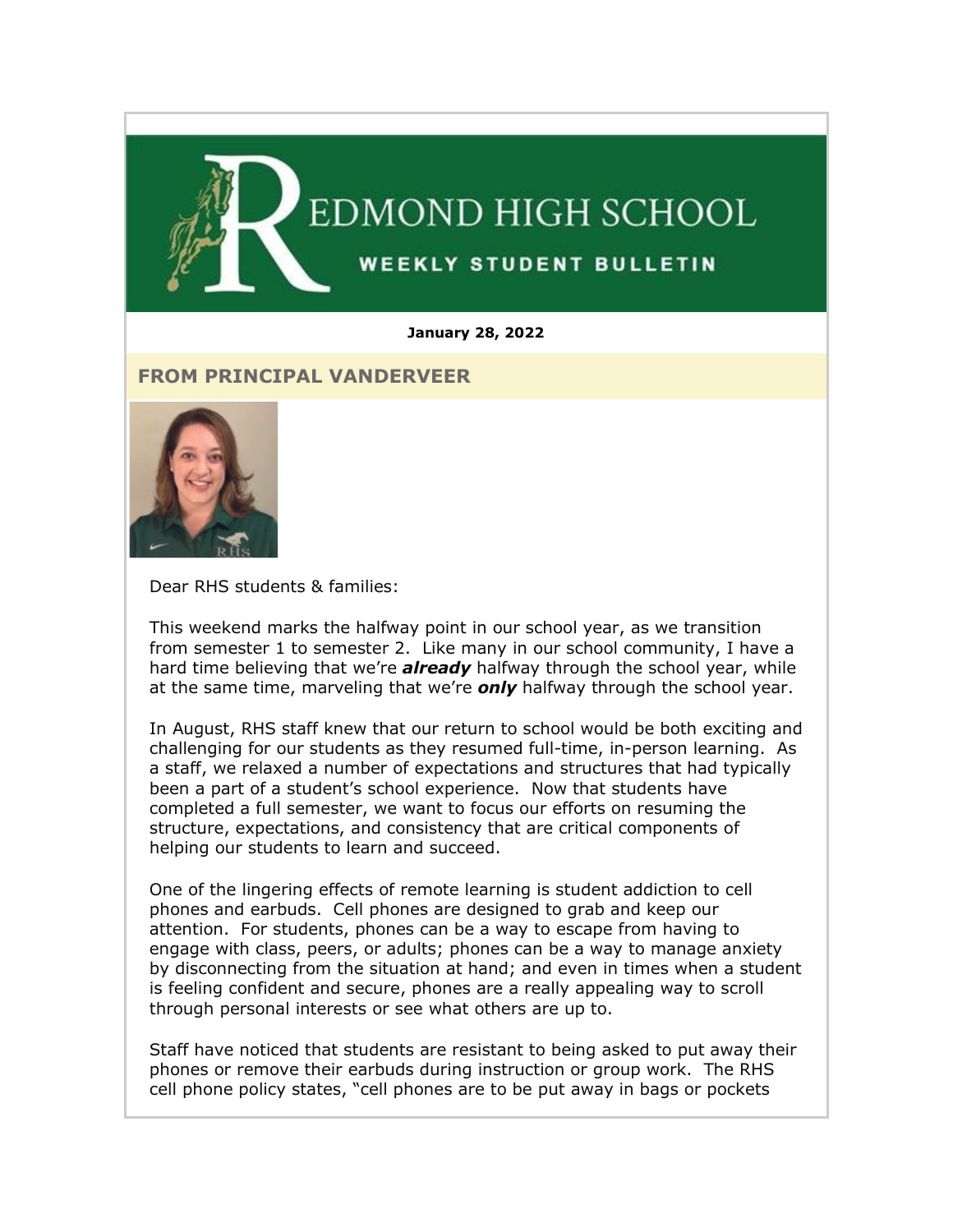during class time unless permitted for a specific academic purpose by the teacher," and our students will need our support in learning how to disengage from their phones. Over the next several weeks, the RHS staff will be using some of our Homeroom time to reteach our expectations around cell phones in school. We are committed not only to modeling the focus and engagement we'd like to see from students, but also sharing with them how we have learned to successfully balance phone use with adult responsibilities.

We are asking for your partnership in helping to curb student addiction to cell phones, not only because it's an important life skill, but also because it's creating a significant distraction that impacts academic success. Engaging in a conversation on this topic with your student can be challenging, and over the next few weeks, we will be sharing resources with you. The attached list of apps may be helpful in monitoring your student's phone use, especially during school hours.

[Cell Phone Parental Apps](https://nam02.safelinks.protection.outlook.com/?url=http%3A%2F%2Flink.email.dynect.net%2Flink.php%3FDynEngagement%3Dtrue%26H%3De%252BlHqQR4V3t5TbxsLRxYoJGv35GfBKviw7YeOfmjq4SZWfxMG%252BVhK%252Fwt32BceZxw4OAAvaaMhSGcdrreUtfS5u4tPP1AL%252BiEaWL0BNsssoZFwkOgUBHIHg%253D%253D%26G%3D0%26R%3Dhttps%253A%252F%252FHTBPGYZTANA.hatchbuck.com%252FTrackLinkClick%253FID2%253D6yFRk571ugNtXEdSQD-MH1O4c8U3f78o6sXsqnF7JRZ__D4Ficm_yzn_aDs_5PBn0%26I%3D20220128235216.00000042aafe%2540smtp-ad2-47-phx%26X%3DMHwxMjY0OTIyOjI0NTM3NDk2OTQ7MXwxMjY0OTIzOjE5MjkyNDA0Mjs%253D%26V%3D3%26S%3DvTheMWkoHUZ-6DiFUFE1aBYUPPbR16jz9Jr_dH3dcss&data=04%7C01%7Cmwood%40lwsd.org%7C952ac8c019f34930a83608d9e2b93778%7C1fd4673fdf9646218638a1d88c4c85d7%7C0%7C0%7C637790107408027705%7CUnknown%7CTWFpbGZsb3d8eyJWIjoiMC4wLjAwMDAiLCJQIjoiV2luMzIiLCJBTiI6Ik1haWwiLCJXVCI6Mn0%3D%7C3000&sdata=Sz35ta4eDmgyA4XedYOhu8UDVfOaFwVPPdHHMJCAvtU%3D&reserved=0)

Have a wonderful weekend and a great start to second semester!

Jill VanderVeer RHS Principal

**RHS CALENDAR**

# **Coming Up....**

**Jan 31:** 2nd Semester Schedule Change Request window opens **Feb 1:** AP Exam Late Registration window opens **Feb 1:** Yearbook ads due for Senior **Feb 4:** 2nd Semester Schedule Change Request window closes **Feb 5:** E-cycling event at RHS **Feb 8:** Vote on local Levies **Feb 17-18:** No School - Mid-Winter Break **Feb 18:** AP Exam Late Registration window closes Feb 21: No School - Presidents Day **Feb 22:** LWSD Culinary Competition submissions due **Feb 23:** Running Start information session **Feb 28:** Spring Sports begin **Mar 15:** AP Exam cancellation deadline

#### **RHS HOME athletic events:**

Friday, January 28 – Girls Basketball – 6:30 PM – vs North Creek Friday, January 28 – Boys Basketball – 8:00 PM – vs North Creek

**SCHEDULE CHANGE REQUESTS**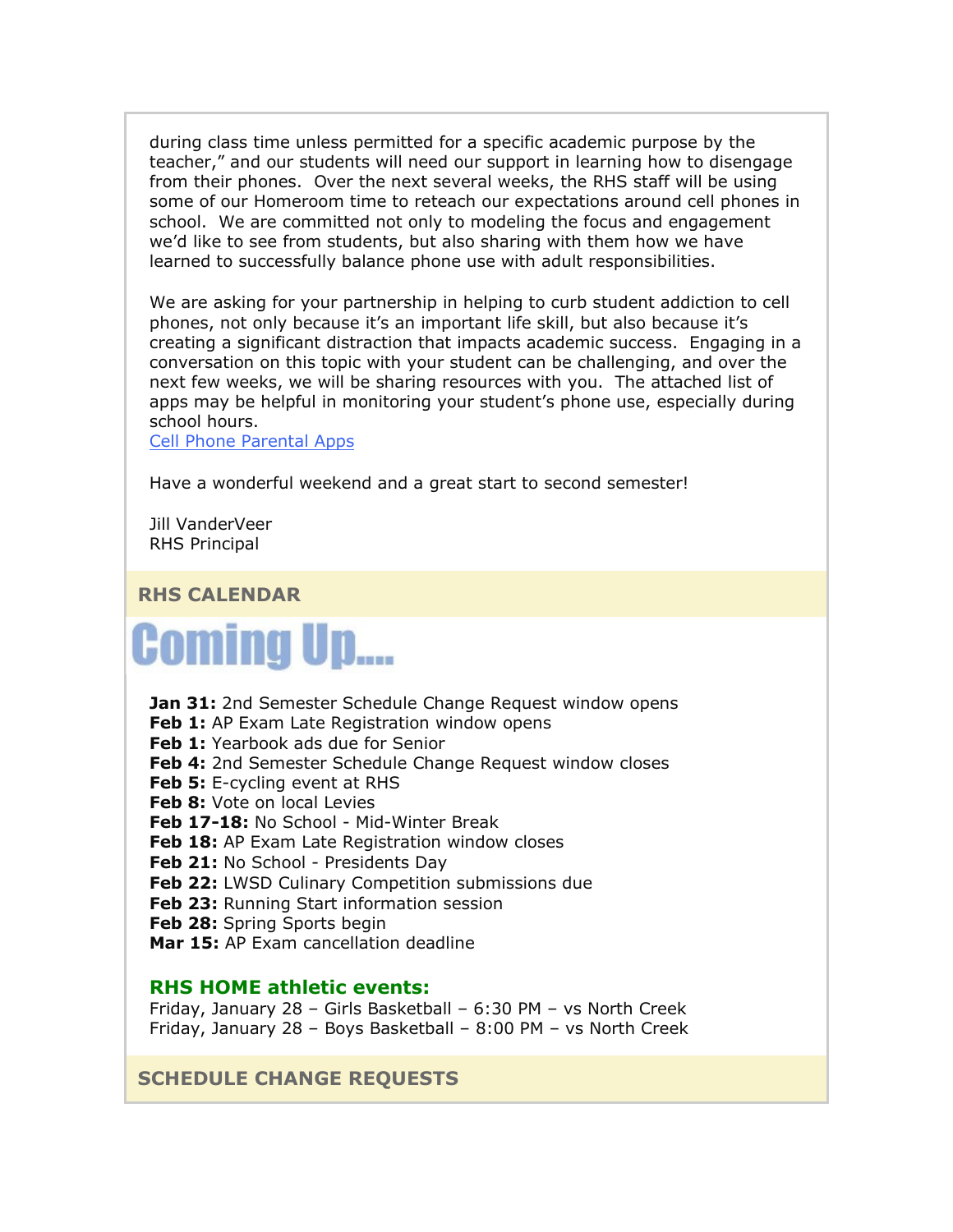# **2nd SEMESTER ScheduleChanges**

*New:* The schedule change request window will open on **Monday, January 31.** 

The schedule change request form will be available on the RHS website and in the counseling office lobby at 7 a.m. on 1/31. Forms must be signed by the student's parent/guardian and teacher before changes can be considered. Please DO NOT email a schedule change request to your counselor; emailed requests WILL NOT be accepted.

**Important:** Students will bring their completed form to the counseling office during the class period they wish to change, and will meet with the first available counselor to see if their request can be made.

**The deadline to make a schedule change request is February 4 at 2:20 p.m.**

# **INFORMATION SESSION**



#### *New:* **Interested in learning more about Running Start for the 2022- 23 school year?**

Attend our upcoming information session on **Wednesday, February 23 from 12-1pm.** Representatives from Bellevue College, Lake Washington Institute of Technology, Cascadia College, and Central Washington University will be available to share information about their Running Start programs and answer questions.

This will be a live Teams event [\(link found here\)](https://nam02.safelinks.protection.outlook.com/?url=http%3A%2F%2Flink.email.dynect.net%2Flink.php%3FDynEngagement%3Dtrue%26H%3De%252BlHqQR4V3t5TbxsLRxYoJGv35GfBKviw7YeOfmjq4SZWfxMG%252BVhK%252Fwt32BceZxw4OAAvaaMhSGcdrreUtfS5u4tPP1AL%252BiEaWL0BNsssoZFwkOgUBHIHg%253D%253D%26G%3D0%26R%3Dhttps%253A%252F%252FHTBPGYZTANA.hatchbuck.com%252FTrackLinkClick%253FID2%253DGs6KE9C_n-imXkos3QjEsR_recNWe0pzx-BawZzoDO86S4zIMucE4eKaFZCBoFqH0%26I%3D20220128235216.00000042aafe%2540smtp-ad2-47-phx%26X%3DMHwxMjY0OTIyOjI0NTM3NDk2OTQ7MXwxMjY0OTIzOjE5MjkyNDA0Mjs%253D%26V%3D3%26S%3DPfNwTQ07sXxbSb2UymMs_qjV5CmrebCTmtbO1-HqNzo&data=04%7C01%7Cmwood%40lwsd.org%7C952ac8c019f34930a83608d9e2b93778%7C1fd4673fdf9646218638a1d88c4c85d7%7C0%7C0%7C637790107408027705%7CUnknown%7CTWFpbGZsb3d8eyJWIjoiMC4wLjAwMDAiLCJQIjoiV2luMzIiLCJBTiI6Ik1haWwiLCJXVCI6Mn0%3D%7C3000&sdata=wbCEf%2BZBa7d3HC46JtdIv%2FhsVvZRUGLkMOJltE41%2B%2Fg%3D&reserved=0) open to all interested students and families.

# **AP EXAM UPDATES**



#### *New:* **Late Registration**

The AP Exam late registration window will open on February 1 and close on February 18. If you would like to register for an AP Exam during this time, please email Nikole Lalas at [nlalas@lwsd.org.](mailto:nlalas@lwsd.org) There is a late fee of \$50 per exam that must be paid in addition to the regular \$98 exam fee. Once you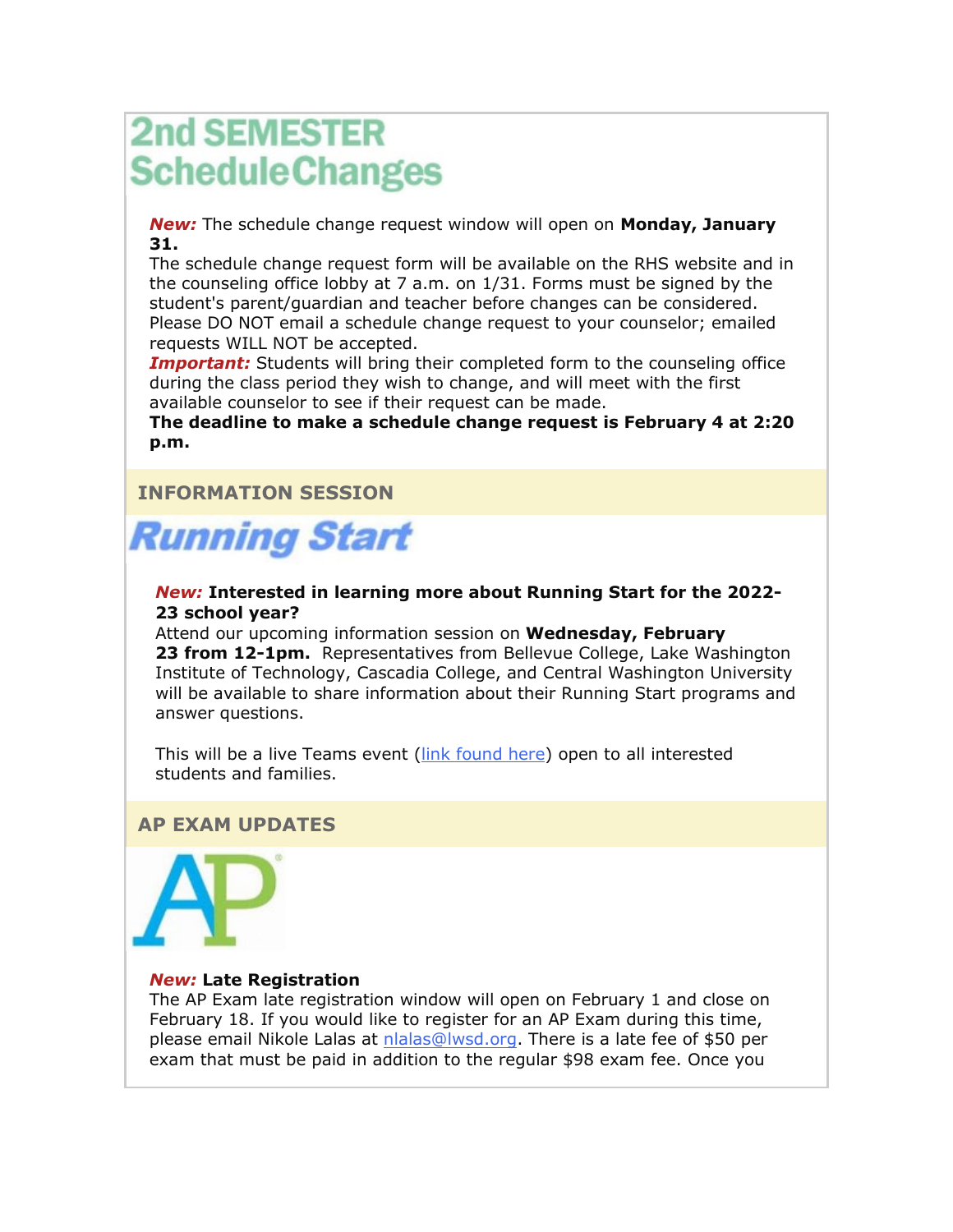have registered for the exam, the fee will be added to your account and can be paid by going to [https://payments.lwsd.org/](https://nam02.safelinks.protection.outlook.com/?url=http%3A%2F%2Flink.email.dynect.net%2Flink.php%3FDynEngagement%3Dtrue%26H%3De%252BlHqQR4V3t5TbxsLRxYoJGv35GfBKviw7YeOfmjq4SZWfxMG%252BVhK%252Fwt32BceZxw4OAAvaaMhSGcdrreUtfS5u4tPP1AL%252BiEaWL0BNsssoZFwkOgUBHIHg%253D%253D%26G%3D0%26R%3Dhttps%253A%252F%252FHTBPGYZTANA.hatchbuck.com%252FTrackLinkClick%253FID2%253D8e0UiEqTvtN9PE8j0qS4Pmh_3g8g4fz2UwtsaWmh1zglIFvSih5xW19xkIC7JA7A0%26I%3D20220128235216.00000042aafe%2540smtp-ad2-47-phx%26X%3DMHwxMjY0OTIyOjI0NTM3NDk2OTQ7MXwxMjY0OTIzOjE5MjkyNDA0Mjs%253D%26V%3D3%26S%3DYo287XuxfMweZlaYdzbD_gNwg2s3raKpiDpLyTykbdQ&data=04%7C01%7Cmwood%40lwsd.org%7C952ac8c019f34930a83608d9e2b93778%7C1fd4673fdf9646218638a1d88c4c85d7%7C0%7C0%7C637790107408027705%7CUnknown%7CTWFpbGZsb3d8eyJWIjoiMC4wLjAwMDAiLCJQIjoiV2luMzIiLCJBTiI6Ik1haWwiLCJXVCI6Mn0%3D%7C3000&sdata=ljSRAVNgoHBvi2D8QtIsFUjus5xWxXZdSPe1wq%2FhUi4%3D&reserved=0)

#### **Canceling an AP Exam**

If you have already registered and paid for an AP Exam and you want to cancel it, please complete [this form.](https://nam02.safelinks.protection.outlook.com/?url=http%3A%2F%2Flink.email.dynect.net%2Flink.php%3FDynEngagement%3Dtrue%26H%3De%252BlHqQR4V3t5TbxsLRxYoJGv35GfBKviw7YeOfmjq4SZWfxMG%252BVhK%252Fwt32BceZxw4OAAvaaMhSGcdrreUtfS5u4tPP1AL%252BiEaWL0BNsssoZFwkOgUBHIHg%253D%253D%26G%3D0%26R%3Dhttps%253A%252F%252FHTBPGYZTANA.hatchbuck.com%252FTrackLinkClick%253FID2%253DA75mFEEATT9X7qzhjKI7PyZRvvbhublHjASDHK4JBVhgjrspJ4EwiPe33qdd1sjs0%26I%3D20220128235216.00000042aafe%2540smtp-ad2-47-phx%26X%3DMHwxMjY0OTIyOjI0NTM3NDk2OTQ7MXwxMjY0OTIzOjE5MjkyNDA0Mjs%253D%26V%3D3%26S%3D-hBtLPv-oKMNeX--1yg7_o9MUxesyUm56exeODBivKU&data=04%7C01%7Cmwood%40lwsd.org%7C952ac8c019f34930a83608d9e2b93778%7C1fd4673fdf9646218638a1d88c4c85d7%7C0%7C0%7C637790107408027705%7CUnknown%7CTWFpbGZsb3d8eyJWIjoiMC4wLjAwMDAiLCJQIjoiV2luMzIiLCJBTiI6Ik1haWwiLCJXVCI6Mn0%3D%7C3000&sdata=r%2F0dcWVASPX36num%2BaJViwL7yOKIcrbYlyYcKg%2Bm25U%3D&reserved=0) There is a \$40 cancellation fee which will be deducted from your \$98 payment and the remaining \$58 will be refunded at the end of the school year. Exam cancellation requests are due by March 15th.

Questions? Please contact our AP Coordinator, Nikole Lalas at [nlalas@lwsd.org](mailto:nlalas@lwsd.org)

## **SENIOR TIMELINE**



*Cap and gown orders* were due in December but if you still need to order your items, check out **[THIS VIDEO](https://nam02.safelinks.protection.outlook.com/?url=http%3A%2F%2Flink.email.dynect.net%2Flink.php%3FDynEngagement%3Dtrue%26H%3De%252BlHqQR4V3t5TbxsLRxYoJGv35GfBKviw7YeOfmjq4SZWfxMG%252BVhK%252Fwt32BceZxw4OAAvaaMhSGcdrreUtfS5u4tPP1AL%252BiEaWL0BNsssoZFwkOgUBHIHg%253D%253D%26G%3D0%26R%3Dhttps%253A%252F%252FHTBPGYZTANA.hatchbuck.com%252FTrackLinkClick%253FID2%253DcwMYwGuZjmRB7_IJDQ_fIvB4_IMMbT_kdPt2XniIaY6xPQFdMI5XFRBQExZZfYC20%26I%3D20220128235216.00000042aafe%2540smtp-ad2-47-phx%26X%3DMHwxMjY0OTIyOjI0NTM3NDk2OTQ7MXwxMjY0OTIzOjE5MjkyNDA0Mjs%253D%26V%3D3%26S%3DETjGARGH_wuRj8cNEYsDOPgzMiNuNRz4dfwGXWUv9QE&data=04%7C01%7Cmwood%40lwsd.org%7C952ac8c019f34930a83608d9e2b93778%7C1fd4673fdf9646218638a1d88c4c85d7%7C0%7C0%7C637790107408027705%7CUnknown%7CTWFpbGZsb3d8eyJWIjoiMC4wLjAwMDAiLCJQIjoiV2luMzIiLCJBTiI6Ik1haWwiLCJXVCI6Mn0%3D%7C3000&sdata=EXju1AUSQDLlZI9Kwdd5Rt%2B8L%2B8ggTSVeWtewGTpbs4%3D&reserved=0)** for instructions on how to register and order your grad items. Here is the link to the [GRADUATION PACKET](https://nam02.safelinks.protection.outlook.com/?url=http%3A%2F%2Flink.email.dynect.net%2Flink.php%3FDynEngagement%3Dtrue%26H%3De%252BlHqQR4V3t5TbxsLRxYoJGv35GfBKviw7YeOfmjq4SZWfxMG%252BVhK%252Fwt32BceZxw4OAAvaaMhSGcdrreUtfS5u4tPP1AL%252BiEaWL0BNsssoZFwkOgUBHIHg%253D%253D%26G%3D0%26R%3Dhttps%253A%252F%252FHTBPGYZTANA.hatchbuck.com%252FTrackLinkClick%253FID2%253DWWQb5QBQ8sIxiLSGWfSH8iC-ozhH1nbU8fThQ2Ihpyvb6lWrhKhTsVbGzfFJSklw0%26I%3D20220128235216.00000042aafe%2540smtp-ad2-47-phx%26X%3DMHwxMjY0OTIyOjI0NTM3NDk2OTQ7MXwxMjY0OTIzOjE5MjkyNDA0Mjs%253D%26V%3D3%26S%3Di6zamTcTnnhE1z1SLvxsYC4q473K8XHxf-Wakn-gTJ4&data=04%7C01%7Cmwood%40lwsd.org%7C952ac8c019f34930a83608d9e2b93778%7C1fd4673fdf9646218638a1d88c4c85d7%7C0%7C0%7C637790107408027705%7CUnknown%7CTWFpbGZsb3d8eyJWIjoiMC4wLjAwMDAiLCJQIjoiV2luMzIiLCJBTiI6Ik1haWwiLCJXVCI6Mn0%3D%7C3000&sdata=oZHzPxQhpl6Tsd%2B%2FjdY%2FrMElgZ2VvbS20sgomjNNF4c%3D&reserved=0) students received in homeroom. Here is the  $link$  to place the cap & gown order online.

#### *Yearbook Ads:* **due February 1**

A yearbook Senior Ad is a loving tribute typically from a parent or family member to their student, personalized with their own sentimental message and a cherished photo or photo collage. Create and purchase online by **February 1, 2022.** To create or find prices and other information go to: [Jostensadservice.co](https://nam02.safelinks.protection.outlook.com/?url=http%3A%2F%2Flink.email.dynect.net%2Flink.php%3FDynEngagement%3Dtrue%26H%3De%252BlHqQR4V3t5TbxsLRxYoJGv35GfBKviw7YeOfmjq4SZWfxMG%252BVhK%252Fwt32BceZxw4OAAvaaMhSGcdrreUtfS5u4tPP1AL%252BiEaWL0BNsssoZFwkOgUBHIHg%253D%253D%26G%3D0%26R%3Dhttps%253A%252F%252FHTBPGYZTANA.hatchbuck.com%252FTrackLinkClick%253FID2%253De3XaHsrPxMR8LGNEsuOOKi6ncX0tf9ABjo0h9jJWzfzIQai3r6V42gZyV3NiT8TM0%26I%3D20220128235216.00000042aafe%2540smtp-ad2-47-phx%26X%3DMHwxMjY0OTIyOjI0NTM3NDk2OTQ7MXwxMjY0OTIzOjE5MjkyNDA0Mjs%253D%26V%3D3%26S%3DflxLvh8h3jVPyNDskHlhlJr2BKrOY3aDDynF5FkVnbQ&data=04%7C01%7Cmwood%40lwsd.org%7C952ac8c019f34930a83608d9e2b93778%7C1fd4673fdf9646218638a1d88c4c85d7%7C0%7C0%7C637790107408027705%7CUnknown%7CTWFpbGZsb3d8eyJWIjoiMC4wLjAwMDAiLCJQIjoiV2luMzIiLCJBTiI6Ik1haWwiLCJXVCI6Mn0%3D%7C3000&sdata=D7%2FfsVumhBu1ccR7Miiy6uTelDADHOzGs0cDHXNRo58%3D&reserved=0)

*Senior Prom:* Saturday, May 14 at Columbia Tower Club. Time TBD *Graduation:* Monday, June 13 at UW /Alaska Airlines Arena, 6:00 pm *Please note: Events could change given the current Covid climate and UW Leadership decisions.* 

#### *RHS HELP* **HELPS!**

# **RHS Help**

*Seniors:* If you are having troubles affording your **graduation cap and gown** or other graduation expenses, please reach out to your counselor or Mrs. Zambrowsky-Huls. *RHS Help* may be able to assist you in paying for your graduation gown.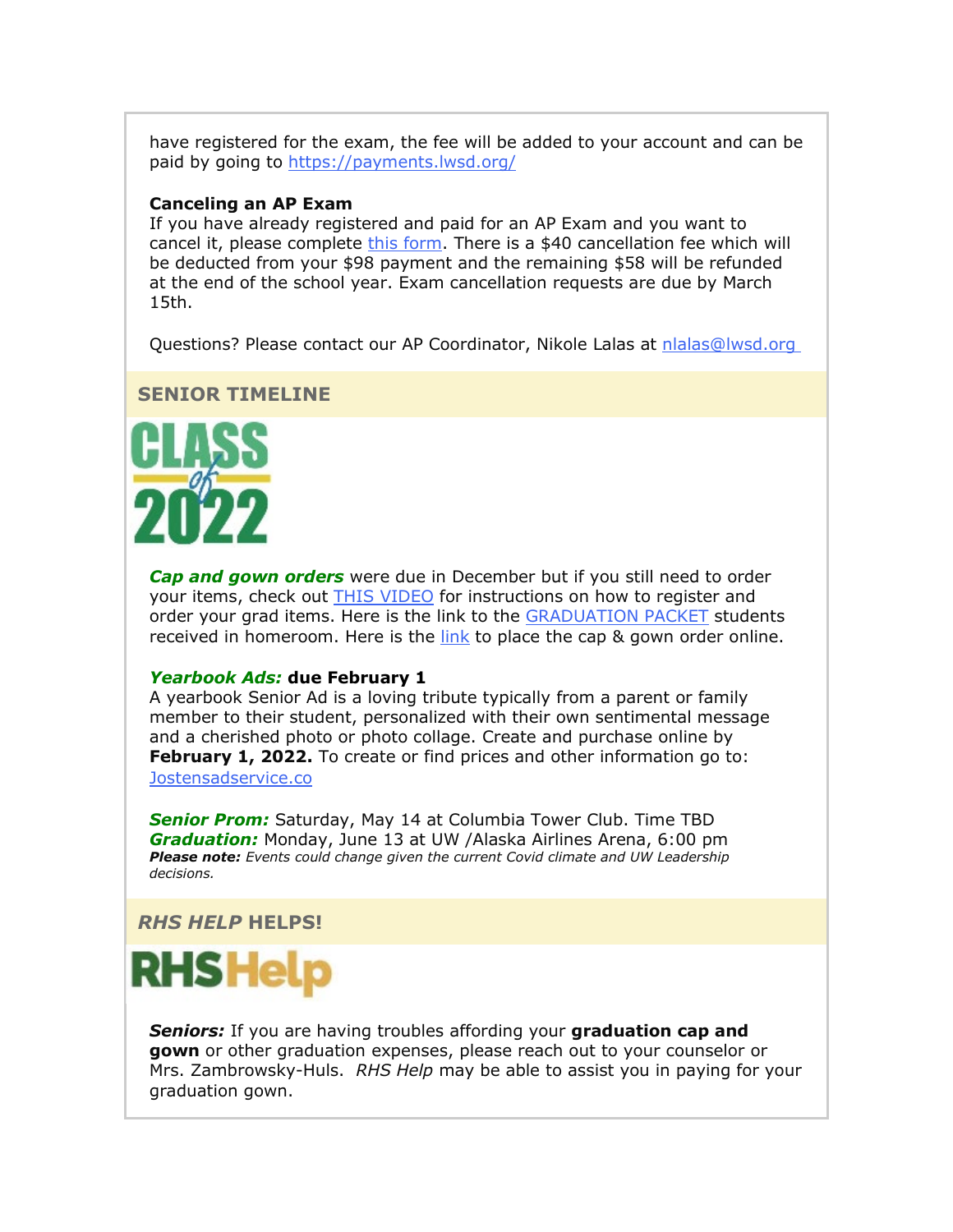# **ELECTRONIC REPORT CARDS**



Families now have the option to opt out of paper report cards and only receive them electronically. Instructions to do so and also how to retrieve the electronic version of report cards are attached. Click [here](https://nam02.safelinks.protection.outlook.com/?url=http%3A%2F%2Flink.email.dynect.net%2Flink.php%3FDynEngagement%3Dtrue%26H%3De%252BlHqQR4V3t5TbxsLRxYoJGv35GfBKviw7YeOfmjq4SZWfxMG%252BVhK%252Fwt32BceZxw4OAAvaaMhSGcdrreUtfS5u4tPP1AL%252BiEaWL0BNsssoZFwkOgUBHIHg%253D%253D%26G%3D0%26R%3Dhttps%253A%252F%252FHTBPGYZTANA.hatchbuck.com%252FTrackLinkClick%253FID2%253DsRed1eBsGQbqk6WukRiJ6cTBVvFm1OIcyfkDLiV74cByFS26qidQZe8lsGfubN5o0%26I%3D20220128235216.00000042aafe%2540smtp-ad2-47-phx%26X%3DMHwxMjY0OTIyOjI0NTM3NDk2OTQ7MXwxMjY0OTIzOjE5MjkyNDA0Mjs%253D%26V%3D3%26S%3DR839X_TdtBo1wYdoE3IxrKZXCm78VzW8efbLhOHFRfs&data=04%7C01%7Cmwood%40lwsd.org%7C952ac8c019f34930a83608d9e2b93778%7C1fd4673fdf9646218638a1d88c4c85d7%7C0%7C0%7C637790107408027705%7CUnknown%7CTWFpbGZsb3d8eyJWIjoiMC4wLjAwMDAiLCJQIjoiV2luMzIiLCJBTiI6Ik1haWwiLCJXVCI6Mn0%3D%7C3000&sdata=V7MCJTonFx7UX4eJu1%2B53Y0LC2XBQjg9AkhdI5tAGgU%3D&reserved=0) for instructions.

# **MATH TUTORING**

# **Tutoring<br>Tuesdays**

**Tuesday Math Tutoring is starting up again on February 1, 2022.** Drop in and get some help with your Algebra 1, Algebra 2, or Geometry homework during the second semester every Tuesday in room C210. Tutors, please sign up on the sheet in C210.

# **REGISTRATION NOW OPEN**



#### *New:* **Spring Sports Registration Now Open** through **Final Forms.**

Baseball – Cut Sport Fastpitch – Cut Sport Girls Golf – Cut Sport Boys Soccer – Cut Sport Girls Tennis Track & Field Badminton

#### **Spring Sports begin February 28th**

**BOYS SOCCER**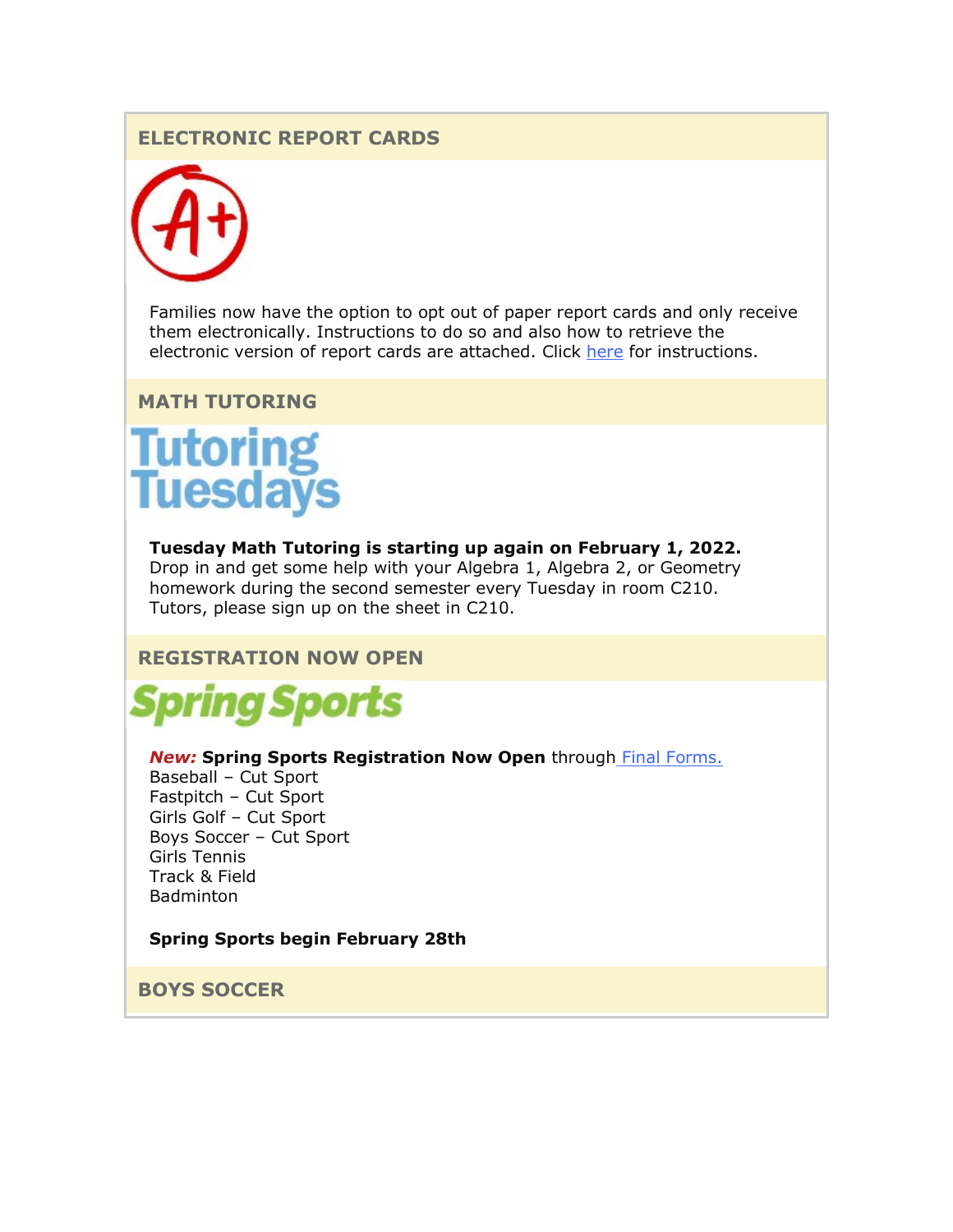

#### *New:* **Boys Soccer Informational Parent Meeting on Wednesday, February 9 from 7-8:30 pm**.

This meeting will be hosted here on this Teams [link.](https://nam02.safelinks.protection.outlook.com/?url=http%3A%2F%2Flink.email.dynect.net%2Flink.php%3FDynEngagement%3Dtrue%26H%3De%252BlHqQR4V3t5TbxsLRxYoJGv35GfBKviw7YeOfmjq4SZWfxMG%252BVhK%252Fwt32BceZxw4OAAvaaMhSGcdrreUtfS5u4tPP1AL%252BiEaWL0BNsssoZFwkOgUBHIHg%253D%253D%26G%3D0%26R%3Dhttps%253A%252F%252FHTBPGYZTANA.hatchbuck.com%252FTrackLinkClick%253FID2%253DFImyRoy8GHoN_zs8R59ppmvN1_ar5ob-2aMpsHimw_FZNnFI7OwffDTvtVR7iTo00%26I%3D20220128235216.00000042aafe%2540smtp-ad2-47-phx%26X%3DMHwxMjY0OTIyOjI0NTM3NDk2OTQ7MXwxMjY0OTIzOjE5MjkyNDA0Mjs%253D%26V%3D3%26S%3DyWu33JX2iVCN6uihG3GsCQeEhrJc5fEQ5VunaK4c7vY&data=04%7C01%7Cmwood%40lwsd.org%7C952ac8c019f34930a83608d9e2b93778%7C1fd4673fdf9646218638a1d88c4c85d7%7C0%7C0%7C637790107408027705%7CUnknown%7CTWFpbGZsb3d8eyJWIjoiMC4wLjAwMDAiLCJQIjoiV2luMzIiLCJBTiI6Ik1haWwiLCJXVCI6Mn0%3D%7C3000&sdata=joVC3t2fraSEefrk84CZPAAJla87BtJaMxnBf0bhk7Y%3D&reserved=0) You can also access the link by using the QR Code below:

Anybody interested in trying out for the season should plan on attending this meeting! We will review the registration process, important dates, and tryout information. Also, don't forget: open fields are still happening every Monday and Thursday until tryouts. Join us at the RHS stadium from 3-4:15pm!

Please contact Coach Tangen at [ttangen@lwsd.org](mailto:ttangen@lwsd.org) with any additional questions.



**GIRLS GOLF**



*New:* **Attention RHS Girls golfers!** The Spring Sports season is approaching and Coach Burnstead would love to have students who have experience playing Golf come and tryout for the team. As defending State Champions from the last State tournament, we are hoping to continue that tradition! The **deadline for sign-ups is February 25**, with tryouts occurring the following week (weather permitting).

**RECYCLE ELECTRONICS**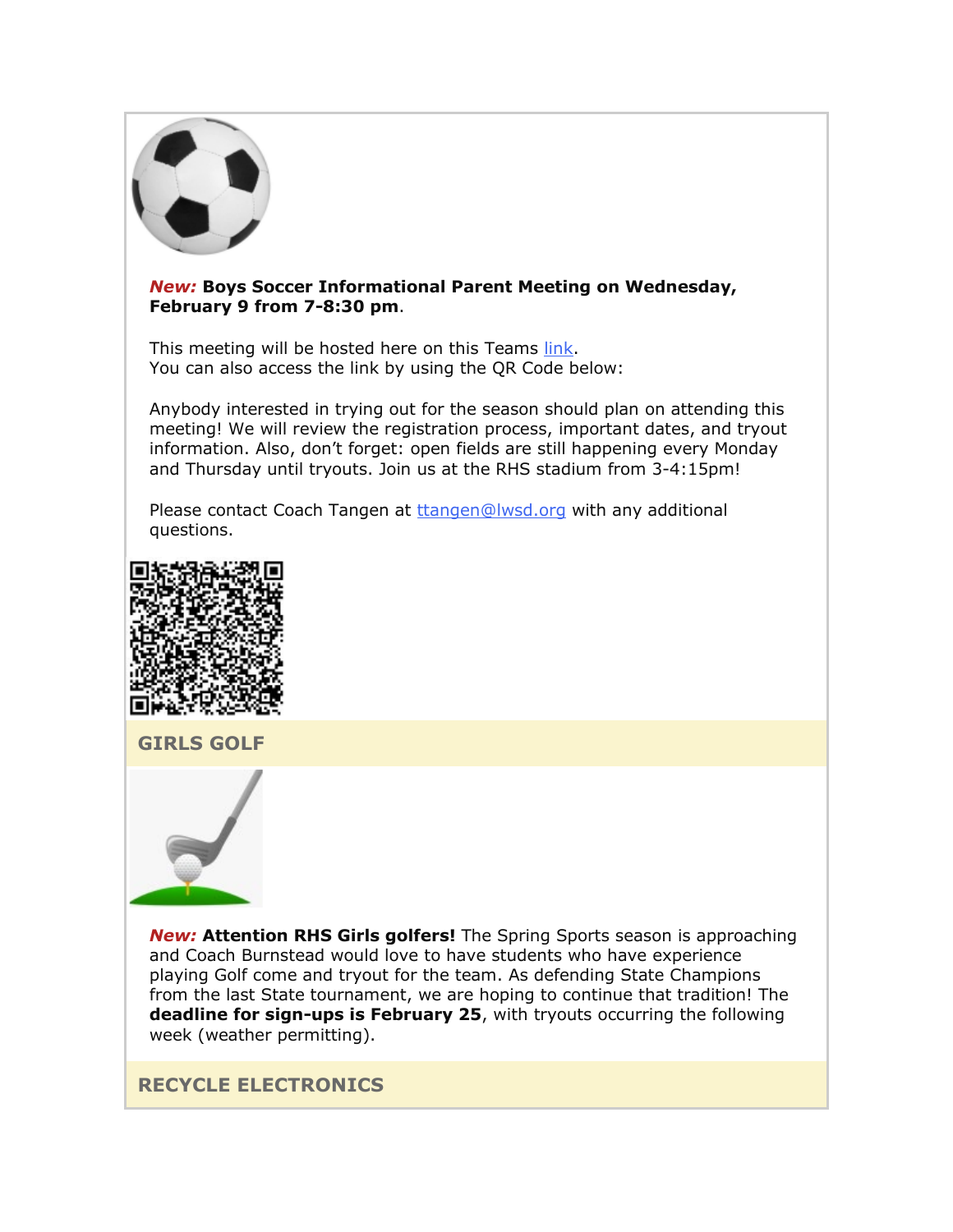# **E-CYCLING EVENT**

Redmond High Fastpitch Boosters and Living Green Technology are sponsoring an E-Cycling Event.

## **Saturday, February 5, 2022**

10:00 am - 2:00 pm Redmond High main parking lot by 104th

We will accept all electronics including, but not limited to: Desktops, laptops, cell phones, servers, tablets, monitors. For more information, [click here for flyer.](https://nam02.safelinks.protection.outlook.com/?url=http%3A%2F%2Flink.email.dynect.net%2Flink.php%3FDynEngagement%3Dtrue%26H%3De%252BlHqQR4V3t5TbxsLRxYoJGv35GfBKviw7YeOfmjq4SZWfxMG%252BVhK%252Fwt32BceZxw4OAAvaaMhSGcdrreUtfS5u4tPP1AL%252BiEaWL0BNsssoZFwkOgUBHIHg%253D%253D%26G%3D0%26R%3Dhttps%253A%252F%252FHTBPGYZTANA.hatchbuck.com%252FTrackLinkClick%253FID2%253DL9fI4xIUzX9p89pjo26dO_OMlhFIpl1qeUxc7Wca4DzWygW2h3CrqQFsSMMGuXrS0%26I%3D20220128235216.00000042aafe%2540smtp-ad2-47-phx%26X%3DMHwxMjY0OTIyOjI0NTM3NDk2OTQ7MXwxMjY0OTIzOjE5MjkyNDA0Mjs%253D%26V%3D3%26S%3DyBD-IYXGXYhicl8hqzMbcutk23dXBjW4WJumk6pI14A&data=04%7C01%7Cmwood%40lwsd.org%7C952ac8c019f34930a83608d9e2b93778%7C1fd4673fdf9646218638a1d88c4c85d7%7C0%7C0%7C637790107408027705%7CUnknown%7CTWFpbGZsb3d8eyJWIjoiMC4wLjAwMDAiLCJQIjoiV2luMzIiLCJBTiI6Ik1haWwiLCJXVCI6Mn0%3D%7C3000&sdata=%2BXj2QhTQlz40J3tC1zSgypNgBAurMPTAZLAdxkGIn9c%3D&reserved=0)

# **STUDENT VOLUNTEERS NEEDED**



#### **Volunteer Opportunity**

Each Monday, Tuesday, and Wednesday during lunch, we collect fresh produce to donate to a local food bank. [Sign up here](https://nam02.safelinks.protection.outlook.com/?url=http%3A%2F%2Flink.email.dynect.net%2Flink.php%3FDynEngagement%3Dtrue%26H%3De%252BlHqQR4V3t5TbxsLRxYoJGv35GfBKviw7YeOfmjq4SZWfxMG%252BVhK%252Fwt32BceZxw4OAAvaaMhSGcdrreUtfS5u4tPP1AL%252BiEaWL0BNsssoZFwkOgUBHIHg%253D%253D%26G%3D0%26R%3Dhttps%253A%252F%252FHTBPGYZTANA.hatchbuck.com%252FTrackLinkClick%253FID2%253DuRsZIohkKMS9P9xY7RtUolx1uT94RNIjDuQcA9oxwJcupLvv5jL8pLYbdHH7IHY80%26I%3D20220128235216.00000042aafe%2540smtp-ad2-47-phx%26X%3DMHwxMjY0OTIyOjI0NTM3NDk2OTQ7MXwxMjY0OTIzOjE5MjkyNDA0Mjs%253D%26V%3D3%26S%3DT-1E79adJq6c3uG5eASU66G_IVw856Sx531enwPt83w&data=04%7C01%7Cmwood%40lwsd.org%7C952ac8c019f34930a83608d9e2b93778%7C1fd4673fdf9646218638a1d88c4c85d7%7C0%7C0%7C637790107408027705%7CUnknown%7CTWFpbGZsb3d8eyJWIjoiMC4wLjAwMDAiLCJQIjoiV2luMzIiLCJBTiI6Ik1haWwiLCJXVCI6Mn0%3D%7C3000&sdata=1O1dA7tcELn6dAMNIMLUU%2FOo80P8SKMkgYDYrNauML8%3D&reserved=0) to get involved with this great opportunity! Service hours available! Contact Mr. Barrett [\(debarrett@lwsd.org\)](mailto:debarrett@lwsd.org) with any questions.

# **2022 LOCAL LEVIES**



#### **Have you voted yet?**

Lake Washington School District has three measures on the February 8 ballot to support excellence for every student.

You should have received your ballot in the mail. After filling it out, you can put it back in the mail – no stamp needed – or drop it off in a King County Election drop box. Ballots must be dropped off or postmarked by 8 p.m. on Tuesday, February 8.

Want to learn more about Propositions 1-3 and how they support our students through continued funding for staff, programs, technology, as well as helping us ensure all students have room to learn in safe and healthy school buildings? Visit [https://www.lwsd.org/education-levies.](https://www.lwsd.org/education-levies)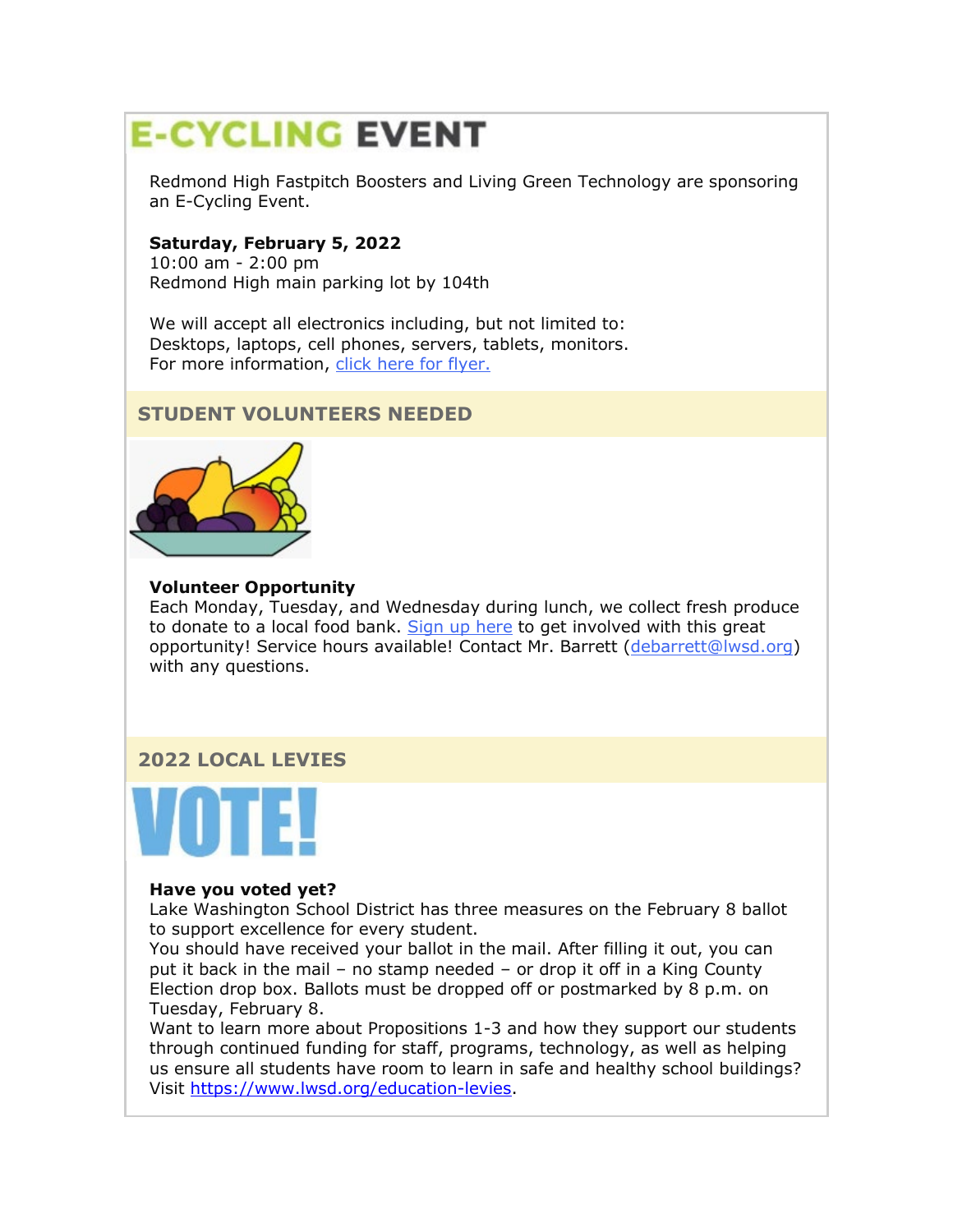#### **Did you know that the state school tax for education is**

**decreasing?** The King County Assessor confirmed that the state schools tax rate for property owners in King County is being reduced by approximately 25- 27 cents per 1,000 of assessed valuation. The state school funds go to the state and is used for education funding for all districts across Washington state. Our local LWSD tax rate collects funding that stays in our school district. **Have additional questions?** Join us for a Town Hall Q&A session on the levies:

- Tuesday, January 25 from 12:00-1:00 p.m.

- Thursday, January 27 from 7:00-8:00 p.m. Unable to attend? Submit your questions using our Let's Talk page: [Let's Talk! 2022 Levies](https://nam02.safelinks.protection.outlook.com/?url=http%3A%2F%2Flink.email.dynect.net%2Flink.php%3FDynEngagement%3Dtrue%26H%3De%252BlHqQR4V3t5TbxsLRxYoJGv35GfBKviw7YeOfmjq4SZWfxMG%252BVhK%252Fwt32BceZxw4OAAvaaMhSGcdrreUtfS5u4tPP1AL%252BiEaWL0BNsssoZFwkOgUBHIHg%253D%253D%26G%3D0%26R%3Dhttps%253A%252F%252FHTBPGYZTANA.hatchbuck.com%252FTrackLinkClick%253FID2%253DZ7kiz-FSRZ92H7iwnGGeHHVW39MoXpF9ijT2AzEC-9W0bVgd7VQyntHLnd_iHkit0%26I%3D20220128235216.00000042aafe%2540smtp-ad2-47-phx%26X%3DMHwxMjY0OTIyOjI0NTM3NDk2OTQ7MXwxMjY0OTIzOjE5MjkyNDA0Mjs%253D%26V%3D3%26S%3DTmLnwYNlotZ3Tylpcy2q87VaCo_09T-N3QeeDRQXW3U&data=04%7C01%7Cmwood%40lwsd.org%7C952ac8c019f34930a83608d9e2b93778%7C1fd4673fdf9646218638a1d88c4c85d7%7C0%7C0%7C637790107408027705%7CUnknown%7CTWFpbGZsb3d8eyJWIjoiMC4wLjAwMDAiLCJQIjoiV2luMzIiLCJBTiI6Ik1haWwiLCJXVCI6Mn0%3D%7C3000&sdata=yU6vljQYuF6OY3UbVhXaaLp%2BLpLmDZg1D33ODA9mFgQ%3D&reserved=0) - Lake Washington School District (lwsd.org).

**[2022 LWSD Education Levies -](https://nam02.safelinks.protection.outlook.com/?url=http%3A%2F%2Flink.email.dynect.net%2Flink.php%3FDynEngagement%3Dtrue%26H%3De%252BlHqQR4V3t5TbxsLRxYoJGv35GfBKviw7YeOfmjq4SZWfxMG%252BVhK%252Fwt32BceZxw4OAAvaaMhSGcdrreUtfS5u4tPP1AL%252BiEaWL0BNsssoZFwkOgUBHIHg%253D%253D%26G%3D0%26R%3Dhttps%253A%252F%252FHTBPGYZTANA.hatchbuck.com%252FTrackLinkClick%253FID2%253DNYU7ASOCeQ4uF_EbovKcusRrQptpdHlj1EZMt_LIcw0cCj0tQu3VamPN68geFuv70%26I%3D20220128235216.00000042aafe%2540smtp-ad2-47-phx%26X%3DMHwxMjY0OTIyOjI0NTM3NDk2OTQ7MXwxMjY0OTIzOjE5MjkyNDA0Mjs%253D%26V%3D3%26S%3D-RhHZMltcdqff9rPksfAVkYkUb0k1rb2rObVLV0B0jk&data=04%7C01%7Cmwood%40lwsd.org%7C952ac8c019f34930a83608d9e2b93778%7C1fd4673fdf9646218638a1d88c4c85d7%7C0%7C0%7C637790107408027705%7CUnknown%7CTWFpbGZsb3d8eyJWIjoiMC4wLjAwMDAiLCJQIjoiV2luMzIiLCJBTiI6Ik1haWwiLCJXVCI6Mn0%3D%7C3000&sdata=yGe8j4xX9Ni3FxJ6I63FItqXO3INGXJBs%2B43giQoIvA%3D&reserved=0) YouTube**

# **CREATIVE WRITING CLUB**

# THE CREATIVE WRITING CONTEST IS BACK!

*We are back!* Participate to become the RHS 2022 Monarch Writer with an exclusive section in Vol.4 of the Mustang Review. **Submit a work of fiction or nonfiction of up to 2,500 words, three poems totaling no more than 4 pages, OR a work of flash fiction of up to 700 words.** Illustrations drawn by the student author are acceptable; however, only literary content is judged. Again, a student is given only ONE ENTRY, and the entry must be the original work of that student. Group entries are not permitted. For more info, check out [this flyer!](https://nam02.safelinks.protection.outlook.com/?url=http%3A%2F%2Flink.email.dynect.net%2Flink.php%3FDynEngagement%3Dtrue%26H%3De%252BlHqQR4V3t5TbxsLRxYoJGv35GfBKviw7YeOfmjq4SZWfxMG%252BVhK%252Fwt32BceZxw4OAAvaaMhSGcdrreUtfS5u4tPP1AL%252BiEaWL0BNsssoZFwkOgUBHIHg%253D%253D%26G%3D0%26R%3Dhttps%253A%252F%252FHTBPGYZTANA.hatchbuck.com%252FTrackLinkClick%253FID2%253DwOH_UHDf3x9IWs2HKrr90zqJfZ5np5RhsUO76snhrjl3EhvxsgR53mrfcgYTfFv10%26I%3D20220128235216.00000042aafe%2540smtp-ad2-47-phx%26X%3DMHwxMjY0OTIyOjI0NTM3NDk2OTQ7MXwxMjY0OTIzOjE5MjkyNDA0Mjs%253D%26V%3D3%26S%3DEYuB750yDtUG6O_JboRrXp1PUJ_EkQlQiU6bTwaJIJk&data=04%7C01%7Cmwood%40lwsd.org%7C952ac8c019f34930a83608d9e2b93778%7C1fd4673fdf9646218638a1d88c4c85d7%7C0%7C0%7C637790107408027705%7CUnknown%7CTWFpbGZsb3d8eyJWIjoiMC4wLjAwMDAiLCJQIjoiV2luMzIiLCJBTiI6Ik1haWwiLCJXVCI6Mn0%3D%7C3000&sdata=OYeRWmG2YvMtXiw4kZS259B7EybeIg6sSe2jSqfFE7M%3D&reserved=0)

All entries should be submitted [here](https://nam02.safelinks.protection.outlook.com/?url=http%3A%2F%2Flink.email.dynect.net%2Flink.php%3FDynEngagement%3Dtrue%26H%3De%252BlHqQR4V3t5TbxsLRxYoJGv35GfBKviw7YeOfmjq4SZWfxMG%252BVhK%252Fwt32BceZxw4OAAvaaMhSGcdrreUtfS5u4tPP1AL%252BiEaWL0BNsssoZFwkOgUBHIHg%253D%253D%26G%3D0%26R%3Dhttps%253A%252F%252FHTBPGYZTANA.hatchbuck.com%252FTrackLinkClick%253FID2%253DmZmUE0d6c29T8PVqjvkU3DUhi-uKDXH8AjTF1HqNmyk3Jdms5w8pRffSF6BTOtXa0%26I%3D20220128235216.00000042aafe%2540smtp-ad2-47-phx%26X%3DMHwxMjY0OTIyOjI0NTM3NDk2OTQ7MXwxMjY0OTIzOjE5MjkyNDA0Mjs%253D%26V%3D3%26S%3DCbkrOeePNeF58XkCrNJiMkK-QtAnTNus-APlgtXsyjI&data=04%7C01%7Cmwood%40lwsd.org%7C952ac8c019f34930a83608d9e2b93778%7C1fd4673fdf9646218638a1d88c4c85d7%7C0%7C0%7C637790107408027705%7CUnknown%7CTWFpbGZsb3d8eyJWIjoiMC4wLjAwMDAiLCJQIjoiV2luMzIiLCJBTiI6Ik1haWwiLCJXVCI6Mn0%3D%7C3000&sdata=%2BrXIkWydmMZOAO1n9bO9h8dI7t8oUD%2BBTK1nup%2BS4fY%3D&reserved=0) as a PDF or Word Doc by **11:59 pm on March 12.** Contact [s-nshastry@lwsd.org](mailto:s-nshastry@lwsd.org) with any questions.

#### **PARENTING SUPPORT**

**LWSD** Parent Group

Two support groups for parents or guardians of LWSD high school students. **LWSD Parent Support Group - every other TUESDAY at NOON Link:** [https://bit.ly/lwsdparent](https://nam02.safelinks.protection.outlook.com/?url=http%3A%2F%2Flink.email.dynect.net%2Flink.php%3FDynEngagement%3Dtrue%26H%3De%252BlHqQR4V3t5TbxsLRxYoJGv35GfBKviw7YeOfmjq4SZWfxMG%252BVhK%252Fwt32BceZxw4OAAvaaMhSGcdrreUtfS5u4tPP1AL%252BiEaWL0BNsssoZFwkOgUBHIHg%253D%253D%26G%3D0%26R%3Dhttps%253A%252F%252FHTBPGYZTANA.hatchbuck.com%252FTrackLinkClick%253FID2%253DAnVjbJVKnAvK9Wv-OulNBGxZOGbio68tHdfxJbW1_0B4f4jdGUiF9moP7AY2omVI0%26I%3D20220128235216.00000042aafe%2540smtp-ad2-47-phx%26X%3DMHwxMjY0OTIyOjI0NTM3NDk2OTQ7MXwxMjY0OTIzOjE5MjkyNDA0Mjs%253D%26V%3D3%26S%3DNYy0doaHWE4bRXv66_xNWN_OQYfp3H6FxL5SfSSbqKE&data=04%7C01%7Cmwood%40lwsd.org%7C952ac8c019f34930a83608d9e2b93778%7C1fd4673fdf9646218638a1d88c4c85d7%7C0%7C0%7C637790107408027705%7CUnknown%7CTWFpbGZsb3d8eyJWIjoiMC4wLjAwMDAiLCJQIjoiV2luMzIiLCJBTiI6Ik1haWwiLCJXVCI6Mn0%3D%7C3000&sdata=6odYjznwPyLBrPGN7nnXMTzo%2BVbZDCz1JxchXtu%2FYtU%3D&reserved=0) **When:** Virtually every other Tuesday starting 1/25/22, ending 6/14/22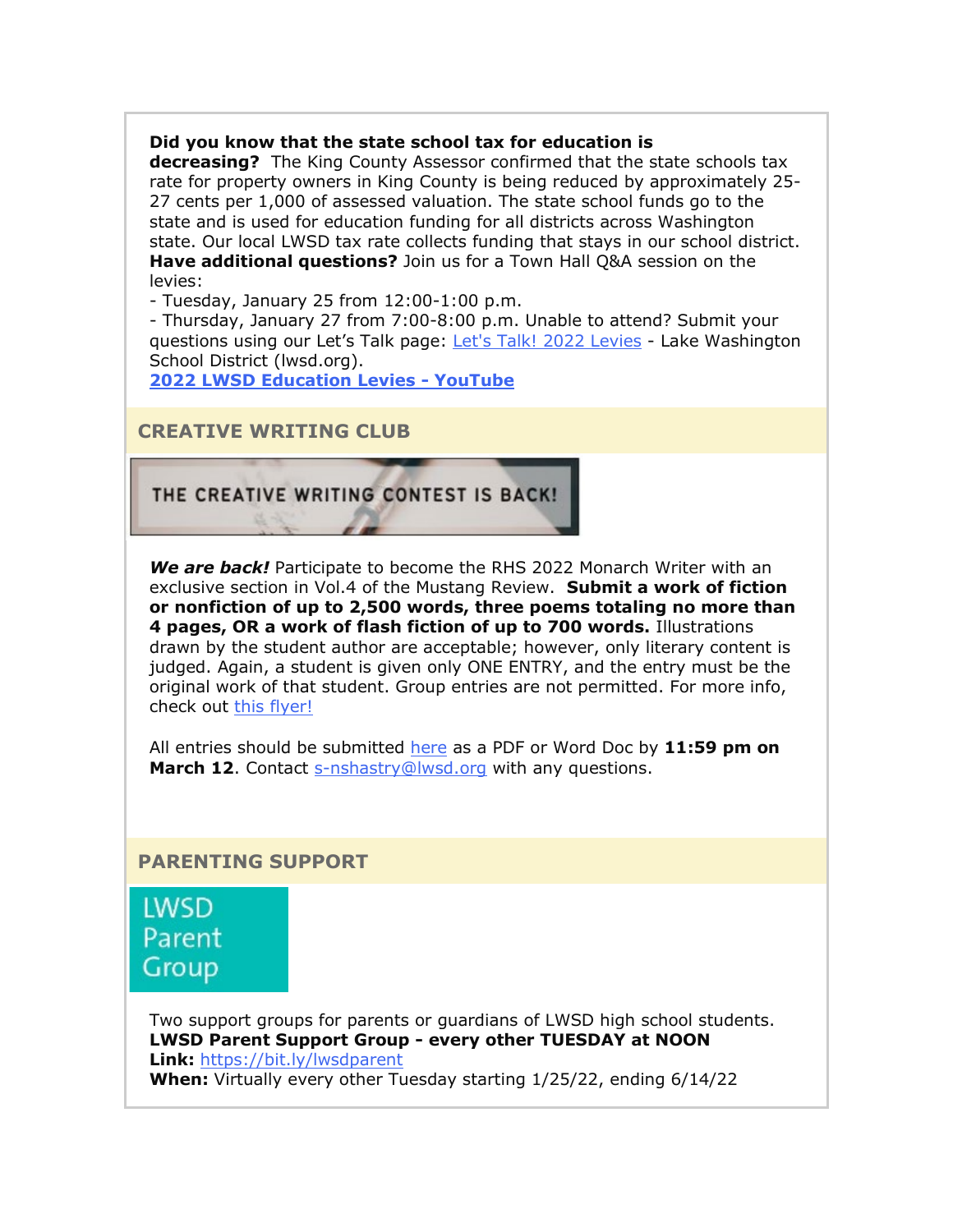**Time:** 12–12:30 PM

**Description:** Join your EvergreenHealth Social Workers for a Tuesday lunch break support group! This is an opportunity for parents and guardians to vent and talk about their frustrations and worries. This drop-in group will provide caregivers with an opportunity to ask questions, discuss parenting tips, and share successes and struggles in a supportive environment with other adults.

All groups are drop-in. Group starts promptly, so please do your best to be on time! Because it is a drop-in group, if no one attends within ten minutes, the group will be canceled and resume the following week.

#### **LWSD Parent Support Group - EVENINGS at 6 PM**

*"Parenting Support: As We Transition Back to School"* Join your EvergreenHealth social workers for an evening group to discuss different topics related to teen mental health. This is an opportunity for parents and guardians to learn, ask questions and bounce ideas off each other in a supportive environment with other parents.

[See flyer](https://nam02.safelinks.protection.outlook.com/?url=http%3A%2F%2Flink.email.dynect.net%2Flink.php%3FDynEngagement%3Dtrue%26H%3De%252BlHqQR4V3t5TbxsLRxYoJGv35GfBKviw7YeOfmjq4SZWfxMG%252BVhK%252Fwt32BceZxw4OAAvaaMhSGcdrreUtfS5u4tPP1AL%252BiEaWL0BNsssoZFwkOgUBHIHg%253D%253D%26G%3D0%26R%3Dhttps%253A%252F%252FHTBPGYZTANA.hatchbuck.com%252FTrackLinkClick%253FID2%253DdqotbQlkx1lxXpd9_7DPlqHwIuKUK4lmpWkmyBkXJe-ch6t5lbeDo1ecY12d1WfY0%26I%3D20220128235216.00000042aafe%2540smtp-ad2-47-phx%26X%3DMHwxMjY0OTIyOjI0NTM3NDk2OTQ7MXwxMjY0OTIzOjE5MjkyNDA0Mjs%253D%26V%3D3%26S%3DDwqoFFvqASzBRNMv_g40i4pskcE6CyU3XU_1KiMF4YY&data=04%7C01%7Cmwood%40lwsd.org%7C952ac8c019f34930a83608d9e2b93778%7C1fd4673fdf9646218638a1d88c4c85d7%7C0%7C0%7C637790107408027705%7CUnknown%7CTWFpbGZsb3d8eyJWIjoiMC4wLjAwMDAiLCJQIjoiV2luMzIiLCJBTiI6Ik1haWwiLCJXVCI6Mn0%3D%7C3000&sdata=NMG4eTV4TSBl3qgmag7zvG%2BPrnRSkbfkWwcg3CrkvbQ%3D&reserved=0) for topics, dates and links.

**Time:** 6 pm - 7 pm.

#### **REPORTING COVID**

#### **How to report that your student is COVID Positive:**

Call or email the attendance office AND [complete this form](https://nam02.safelinks.protection.outlook.com/?url=http%3A%2F%2Flink.email.dynect.net%2Flink.php%3FDynEngagement%3Dtrue%26H%3De%252BlHqQR4V3t5TbxsLRxYoJGv35GfBKviw7YeOfmjq4SZWfxMG%252BVhK%252Fwt32BceZxw4OAAvaaMhSGcdrreUtfS5u4tPP1AL%252BiEaWL0BNsssoZFwkOgUBHIHg%253D%253D%26G%3D0%26R%3Dhttps%253A%252F%252FHTBPGYZTANA.hatchbuck.com%252FTrackLinkClick%253FID2%253D4kGu7xVYjnps6Pi5PNaDsvrhABLJ2FDVDUhnc2it5kF4cc4_6J4Mzo1MZNl4gaqP0%26I%3D20220128235216.00000042aafe%2540smtp-ad2-47-phx%26X%3DMHwxMjY0OTIyOjI0NTM3NDk2OTQ7MXwxMjY0OTIzOjE5MjkyNDA0Mjs%253D%26V%3D3%26S%3DEtwnFNWC9LMZ9UtFc38RbEPoVwXe1soquP72z9jQyz8&data=04%7C01%7Cmwood%40lwsd.org%7C952ac8c019f34930a83608d9e2b93778%7C1fd4673fdf9646218638a1d88c4c85d7%7C0%7C0%7C637790107408183946%7CUnknown%7CTWFpbGZsb3d8eyJWIjoiMC4wLjAwMDAiLCJQIjoiV2luMzIiLCJBTiI6Ik1haWwiLCJXVCI6Mn0%3D%7C3000&sdata=dJkD302WmLrnVshB3QSAic6nlnmFK4xnxNWDlBEgNh4%3D&reserved=0)[.](https://nam02.safelinks.protection.outlook.com/?url=http%3A%2F%2Flink.email.dynect.net%2Flink.php%3FDynEngagement%3Dtrue%26H%3De%252BlHqQR4V3t5TbxsLRxYoJGv35GfBKviw7YeOfmjq4SZWfxMG%252BVhK%252Fwt32BceZxw4OAAvaaMhSGcdrreUtfS5u4tPP1AL%252BiEaWL0BNsssoZFwkOgUBHIHg%253D%253D%26G%3D0%26R%3Dhttps%253A%252F%252FHTBPGYZTANA.hatchbuck.com%252FTrackLinkClick%253FID2%253DoG7J_EFAwQTOnrkXQrk6NOtTs5HzpBHnioL3gYD36x_FCesMMQRBHvI6_vsccr7_0%26I%3D20220128235216.00000042aafe%2540smtp-ad2-47-phx%26X%3DMHwxMjY0OTIyOjI0NTM3NDk2OTQ7MXwxMjY0OTIzOjE5MjkyNDA0Mjs%253D%26V%3D3%26S%3DxIP3ZPAQDmH3p3qf__Kad4pcFEuBw201YYeZVQSLwAo&data=04%7C01%7Cmwood%40lwsd.org%7C952ac8c019f34930a83608d9e2b93778%7C1fd4673fdf9646218638a1d88c4c85d7%7C0%7C0%7C637790107408183946%7CUnknown%7CTWFpbGZsb3d8eyJWIjoiMC4wLjAwMDAiLCJQIjoiV2luMzIiLCJBTiI6Ik1haWwiLCJXVCI6Mn0%3D%7C3000&sdata=4pbueUr7SeR%2BKWgGtp5Q623onvl%2FjDDe1iHtQStk9tw%3D&reserved=0) Attendance email: [rhsattend@lwsd.org](mailto:rhsattend@lwsd.org) Attendance phone: 425-936-1810

The form will provide us with all the information that we need to be able to determine a return date and contact trace. Thank you for your partnership.

#### **COVID PARTNERSHIP**



As we face the current increase of Covid cases, we want to thank you for the continuing support of school safety processes. Please review the following with your child: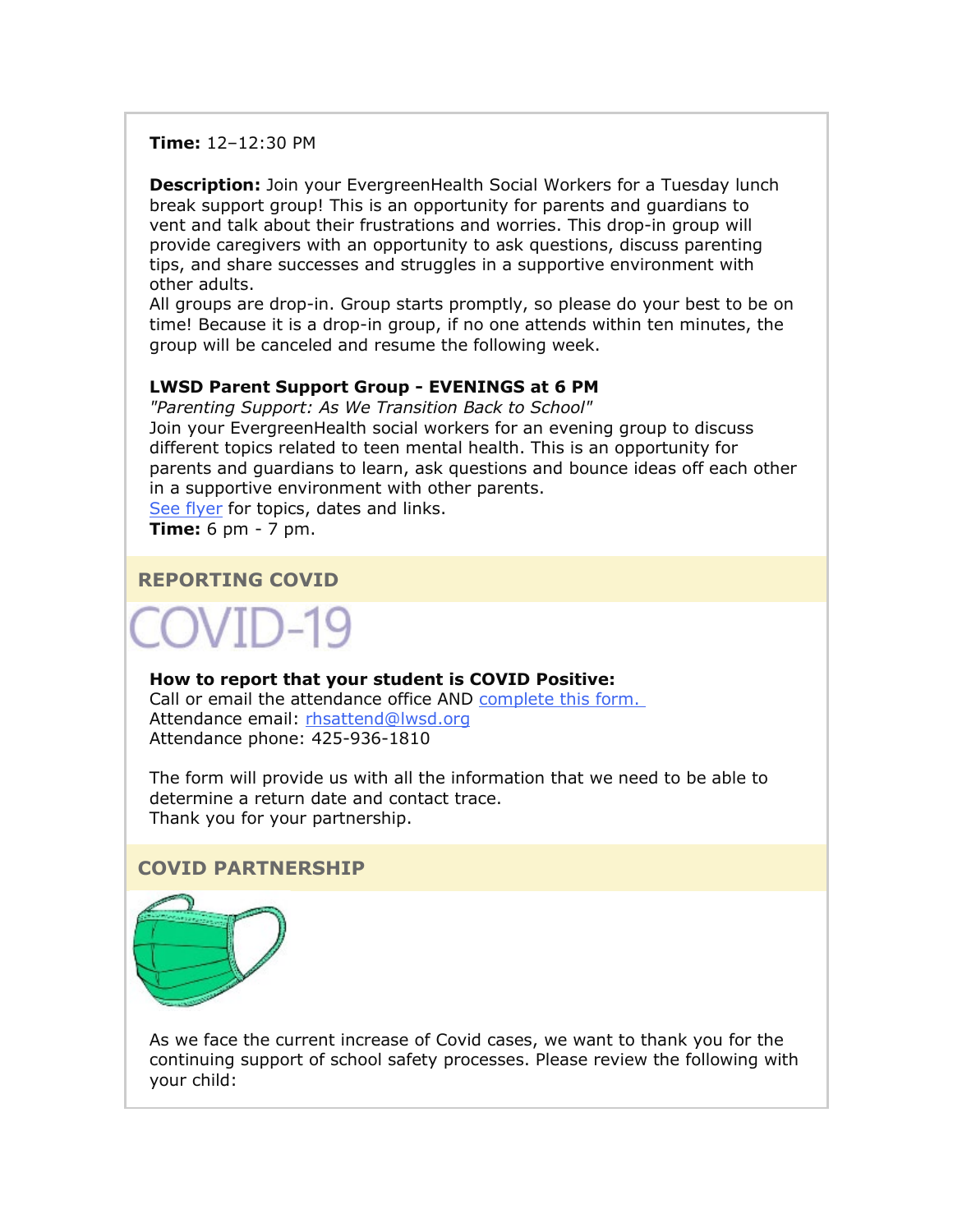- 1. **Masking:** Make sure to wear a mask completely covering the nose and mouth. When actively eating or drinking, minimize time with mask off. Refrain from eating candy on sticks or other food items that might prevent safe and appropriate mask wearing.
- 2. **Social distancing:** There are many spaces available for lunch throughout the building and outside. Keep as much distance as possible while eating with others. When not eating, make sure that you are masked.
- 3. **Good hygiene:** Wash hands frequently. Use hand sanitizer. Refrain from sharing drinks. Maintain distance in restrooms while waiting to use a stall. All stalls are designed for individual use. Refrain from eating or drinking in restrooms.

Please do not send your child to school if they are experiencing any symptoms, have tested positive or have been identified as a close contact and are not fully vaccinated. In these instances, keep your child at home and contact the school via the attendance office. This will start the process for the school to be able to provide for further instructions for when it is okay to return to school.

We appreciate your patience and partnership during this challenging time.

# **LWSD COVID GUIDELINES**



*Mustang Families:* Please be aware of the current LWSD Sick Policy guidelines for students who are out of school for illness. We must follow these guidelines to ensure the health and safety of all our fellow Mustangs! *Please indicate "sick" or "medical" when calling Attendance* When you call or email the attendance line to notify us of your student's absence, please tell us if they are absent because they are **sick** due to cold/flu like symptoms. Or, if your student is missing school for an excused medical reason that is *not* due to being sick---such as doctor appointment or injury-- please specify that their absence is **medical** (not due to cold or flu like symptoms). Attendance: [rhsattend@lwsd.org](mailto:rhsattend@lwsd.org) or 425-936-1810.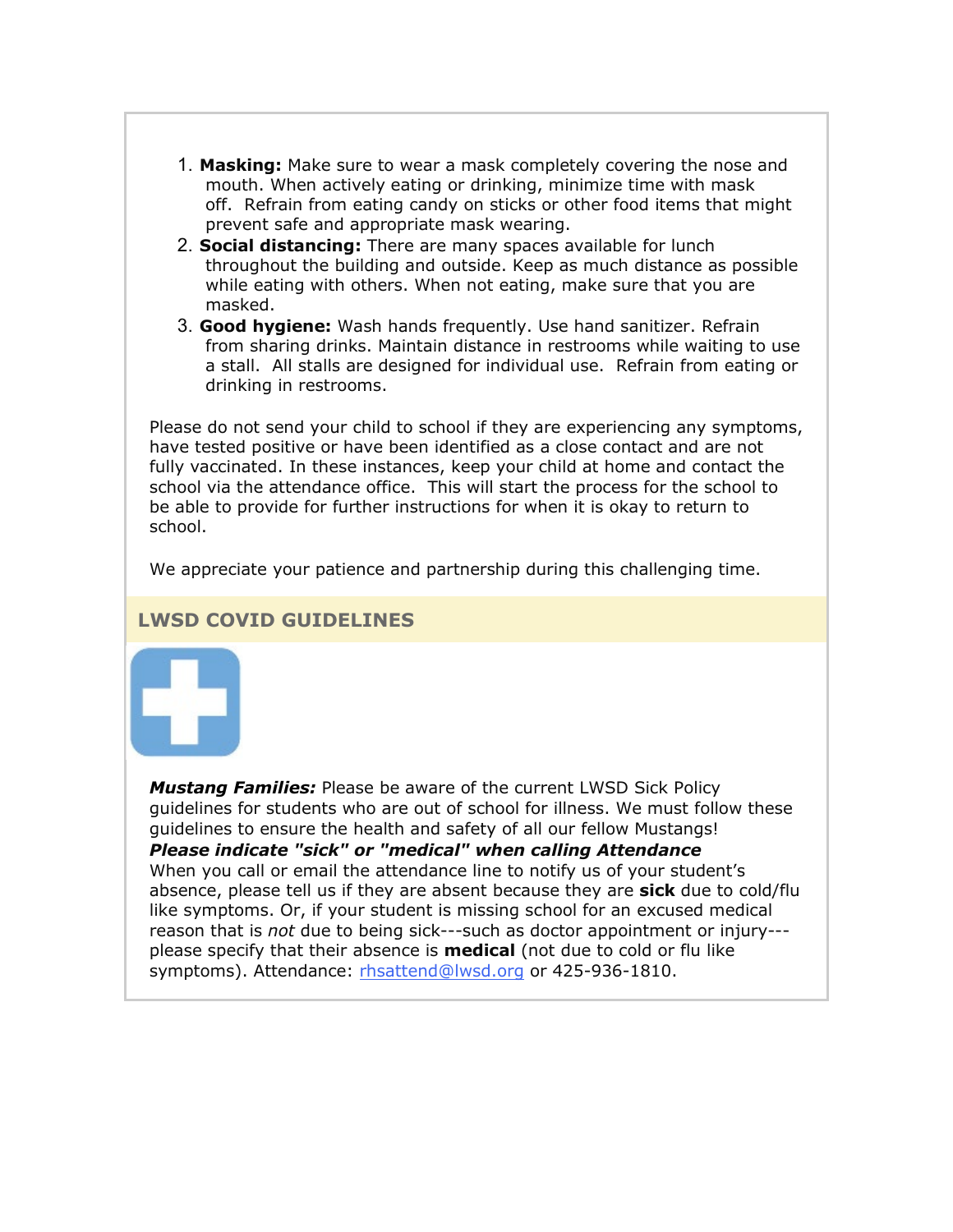|  | If your student is experiencing ANY cold or flu-like symptoms - Your student must stay home. |  |
|--|----------------------------------------------------------------------------------------------|--|
|--|----------------------------------------------------------------------------------------------|--|

| <b>Covid-Like Sick Symptoms</b>             | *Short Term Sick Symptoms   |
|---------------------------------------------|-----------------------------|
| Fever of 100.4 or above/Chills              | Sore Throat *               |
| Cough                                       | Congestion or Runny Nose *  |
| Shortness of Breath or Difficulty Breathing | Muscle Pain or Body Aches * |
| Loss of Taste or Smell                      | Fatigue <sup>*</sup>        |
|                                             | Diarrhea <sup>*</sup>       |
|                                             | Nausea or vomiting *        |
|                                             | Headache <sup>*</sup>       |

\*Or any other signs of new illness that are unrelated to a documented preexisting condition.

#### **Your student may return to school when:**

- 1. They have one \*Short Term symptom (does NOT include Covid-like symptoms) that resolves in less than 24 hours (no Covid testing required).
- 2. **OR** They have been isolating for 5 days, have had no fever for 24 hours, and symptoms are resolving. Upon returning, a well fitting mask must be worn for days 6-10.
- 3. **OR** To return prior to the end of a 5 day isolation, you will need to submit a negative COVID-19 test result (molecular or antigen), in addition to your symptoms resolving.

If your student has been absent due to sick symptoms and has results of their Covid test, please email test results to: Sindy Mencos at [smencos@lwsd.org.](mailto:smencos@lwsd.org)

# **MAKERSPACE AT RHS**



*Update:* **Calling all crafters!** The *Makerspace at RHS Library* will be offering several projects in 2022 using found objects. If you have any empty Altoids (or other) small tins, flannel scraps, cardstock, or other papercraft materials to donate, please bring them to the library front desk throughout the month of February.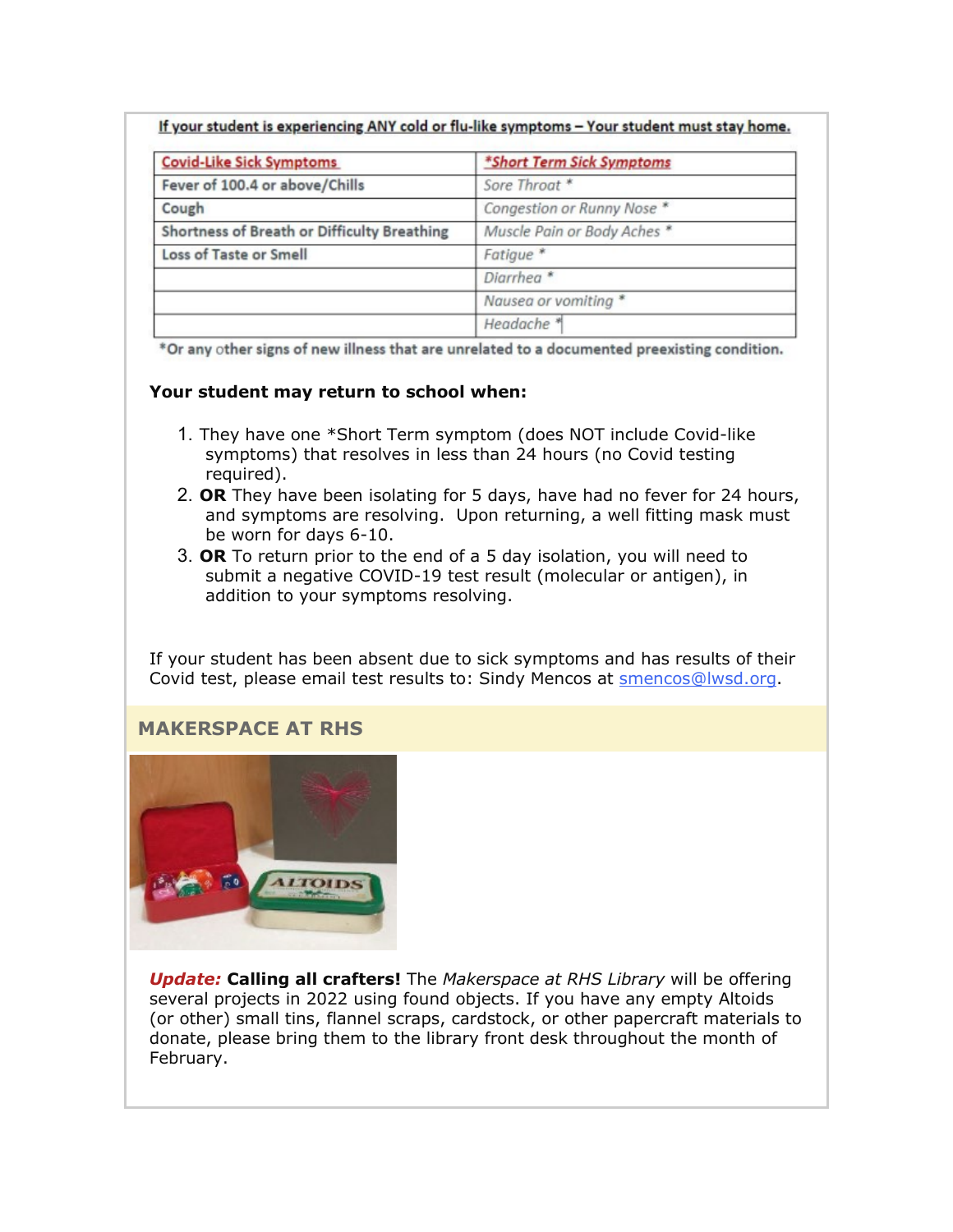Our first Makerspace meeting will be **Thursday, February 3** during homeroom. We will be ripping apart old books and giving the pages new life as origami bookmarks. Follow Mrs. Karim's origami tutorials or make your own designs. Sign up on FlexiSched for B or C. See you there!

## **CULINARY NEWS**



# **LWSD Culinary Competition 2022**

*Sweet and Savory category*

- WHO: Any high school student in LWSD
- WHAT: Culinary Competition
- WHERE: Remotely (Powerpoint presentations will be submitted)
- WHEN: Submissions due February 22
- WHY: It's fun! Prizes too!

Contact the RHS Culinary Arts Teacher, Jane Hitchcock, for details and to be added to the competition TEAMS page. [jhitchcock@lwsd.org](mailto:jhitchcock@lwsd.org)

# **RHS ATTENDANCE LINE**



#### **How to excuse your student when they are absent:**

Please email the attendance secretary at [rhsattend@lwsd.org](mailto:rhsattend@lwsd.org) or leave a message on the Attendance line 425 936-1810 whenever your student is absent or late.

#### **How to excuse your student for an early departure:**

Please email or call as soon as possible to excuse your student early for an appointment, or if they are leaving early due to an illness. The Attendance Secretary (Ms. Anderson) will send your student a dismissal slip so they may sign out in the Attendance Office and meet the parent outside.

**Important:** if you were marked absent or late by a teacher and would like to discuss this, please talk to the teacher that marked you absent or late---not the attendance office.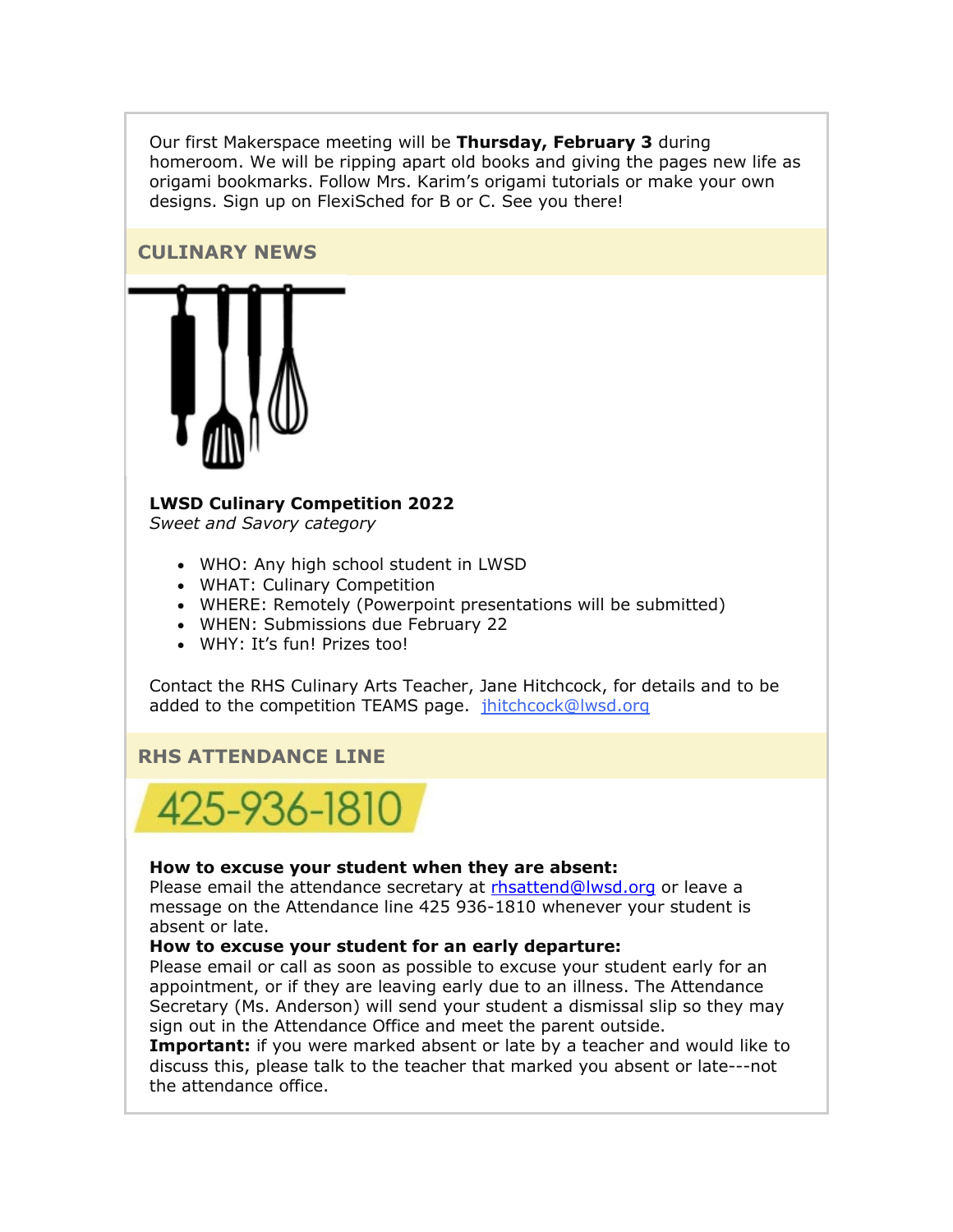- For more information about absences, late arrivals and early departures, click [here.](https://nam02.safelinks.protection.outlook.com/?url=http%3A%2F%2Flink.email.dynect.net%2Flink.php%3FDynEngagement%3Dtrue%26H%3De%252BlHqQR4V3t5TbxsLRxYoJGv35GfBKviw7YeOfmjq4SZWfxMG%252BVhK%252Fwt32BceZxw4OAAvaaMhSGcdrreUtfS5u4tPP1AL%252BiEaWL0BNsssoZFwkOgUBHIHg%253D%253D%26G%3D0%26R%3Dhttps%253A%252F%252FHTBPGYZTANA.hatchbuck.com%252FTrackLinkClick%253FID2%253DE7nHMtpty15lYHgjaIaacs6JpHh81mMbu2ZfQujyPUHC3SH9vVO3oW0N56OPB5-10%26I%3D20220128235216.00000042aafe%2540smtp-ad2-47-phx%26X%3DMHwxMjY0OTIyOjI0NTM3NDk2OTQ7MXwxMjY0OTIzOjE5MjkyNDA0Mjs%253D%26V%3D3%26S%3De4pw-UdxFl54wmCCCXc5fpR_nSV1UdtRDmsm1AAriYY&data=04%7C01%7Cmwood%40lwsd.org%7C952ac8c019f34930a83608d9e2b93778%7C1fd4673fdf9646218638a1d88c4c85d7%7C0%7C0%7C637790107408183946%7CUnknown%7CTWFpbGZsb3d8eyJWIjoiMC4wLjAwMDAiLCJQIjoiV2luMzIiLCJBTiI6Ik1haWwiLCJXVCI6Mn0%3D%7C3000&sdata=sfQSHvBnnzdZhITQrr6V4Q%2BG8itsTcfBlR%2F1ihysUNc%3D&reserved=0)
- Para obtener más información sobre ausencias, llegadas tardías y salidas anticipadas, haga clic [aquí.](https://nam02.safelinks.protection.outlook.com/?url=http%3A%2F%2Flink.email.dynect.net%2Flink.php%3FDynEngagement%3Dtrue%26H%3De%252BlHqQR4V3t5TbxsLRxYoJGv35GfBKviw7YeOfmjq4SZWfxMG%252BVhK%252Fwt32BceZxw4OAAvaaMhSGcdrreUtfS5u4tPP1AL%252BiEaWL0BNsssoZFwkOgUBHIHg%253D%253D%26G%3D0%26R%3Dhttps%253A%252F%252FHTBPGYZTANA.hatchbuck.com%252FTrackLinkClick%253FID2%253Dxyr43qT8x_rUb8JWp0diJy2V_jChIvPA2j0V6rha7HEMvQxPEEKaxfuv-iCIyuIW0%26I%3D20220128235216.00000042aafe%2540smtp-ad2-47-phx%26X%3DMHwxMjY0OTIyOjI0NTM3NDk2OTQ7MXwxMjY0OTIzOjE5MjkyNDA0Mjs%253D%26V%3D3%26S%3D4dGQB9gBQOKfw5ZSnPBI_kSiZAu2WRX2RVW1v5TGkhQ&data=04%7C01%7Cmwood%40lwsd.org%7C952ac8c019f34930a83608d9e2b93778%7C1fd4673fdf9646218638a1d88c4c85d7%7C0%7C0%7C637790107408183946%7CUnknown%7CTWFpbGZsb3d8eyJWIjoiMC4wLjAwMDAiLCJQIjoiV2luMzIiLCJBTiI6Ik1haWwiLCJXVCI6Mn0%3D%7C3000&sdata=u8k4Z0tNAADVA82hBj51eURvFLJW276A6AD8FJ5J98M%3D&reserved=0)

## **COUNSELING APPOINTMENTS**



**Counselors are excited to meet with you!** Counselors are available for individual student/parent appointments. The appointment calendar on the [RHS Counseling website](https://nam02.safelinks.protection.outlook.com/?url=http%3A%2F%2Flink.email.dynect.net%2Flink.php%3FDynEngagement%3Dtrue%26H%3De%252BlHqQR4V3t5TbxsLRxYoJGv35GfBKviw7YeOfmjq4SZWfxMG%252BVhK%252Fwt32BceZxw4OAAvaaMhSGcdrreUtfS5u4tPP1AL%252BiEaWL0BNsssoZFwkOgUBHIHg%253D%253D%26G%3D0%26R%3Dhttps%253A%252F%252FHTBPGYZTANA.hatchbuck.com%252FTrackLinkClick%253FID2%253D5uJCrs9BoRfJ9IUic7FVex4Gqfj2uJp7E-BnNKandyWt1EFMnAW6h3kPWaw0YSRh0%26I%3D20220128235216.00000042aafe%2540smtp-ad2-47-phx%26X%3DMHwxMjY0OTIyOjI0NTM3NDk2OTQ7MXwxMjY0OTIzOjE5MjkyNDA0Mjs%253D%26V%3D3%26S%3DHSE9-_yqPdz1jDFb74GMXRQCMMFDbnlyPH1fweRAPCo&data=04%7C01%7Cmwood%40lwsd.org%7C952ac8c019f34930a83608d9e2b93778%7C1fd4673fdf9646218638a1d88c4c85d7%7C0%7C0%7C637790107408183946%7CUnknown%7CTWFpbGZsb3d8eyJWIjoiMC4wLjAwMDAiLCJQIjoiV2luMzIiLCJBTiI6Ik1haWwiLCJXVCI6Mn0%3D%7C3000&sdata=L2Y%2BWsKdyDnuHvREvfjC5oFZjBKvfWd6kypBGsUrvng%3D&reserved=0) is now open for students/parents to schedule a meeting.

#### **Counselor Caseloads 2021-2022**

**A-CA (12th & RS):** Nikole Lalas [nlalas@lwsd.org](mailto:nlalas@lwsd.org) **CE-GARC:** Lindsey Hanson [lihanson@lwsd.org](mailto:lihanson@lwsd.org) **GARD-KAS:** Sarah Gray [sgray@lwsd.org](mailto:sgray@lwsd.org) **KAT-LEA & VIM-Z:** Micaela Crapo [mcrapo@lwsd.org](mailto:mcrapo@lwsd.org) **LEB-MAZ & BALD-CA (9th - 11th**): Katie Bunyard [kbunyard@lwsd.org](mailto:Kbunyard@lwsd.org) **MC-RAJ:** Ellen Zambrowsky-Huls [ezambrowsky-huls@lwsd.org](mailto:Ezambrowsky-huls@lwsd.org) **RAK-SUG:** Derik Detweiler [ddetweiler@lwsd.org](mailto:ddetweiler@lwsd.org) **SUH-VIL & A-BALA (9th-11th)**: Justine Oshiro [joshiro@lwsd.org](mailto:joshiro@lwsd.org)

# **COLLEGE & CAREER CENTER**



**COLLEGE**& CAREER CENTER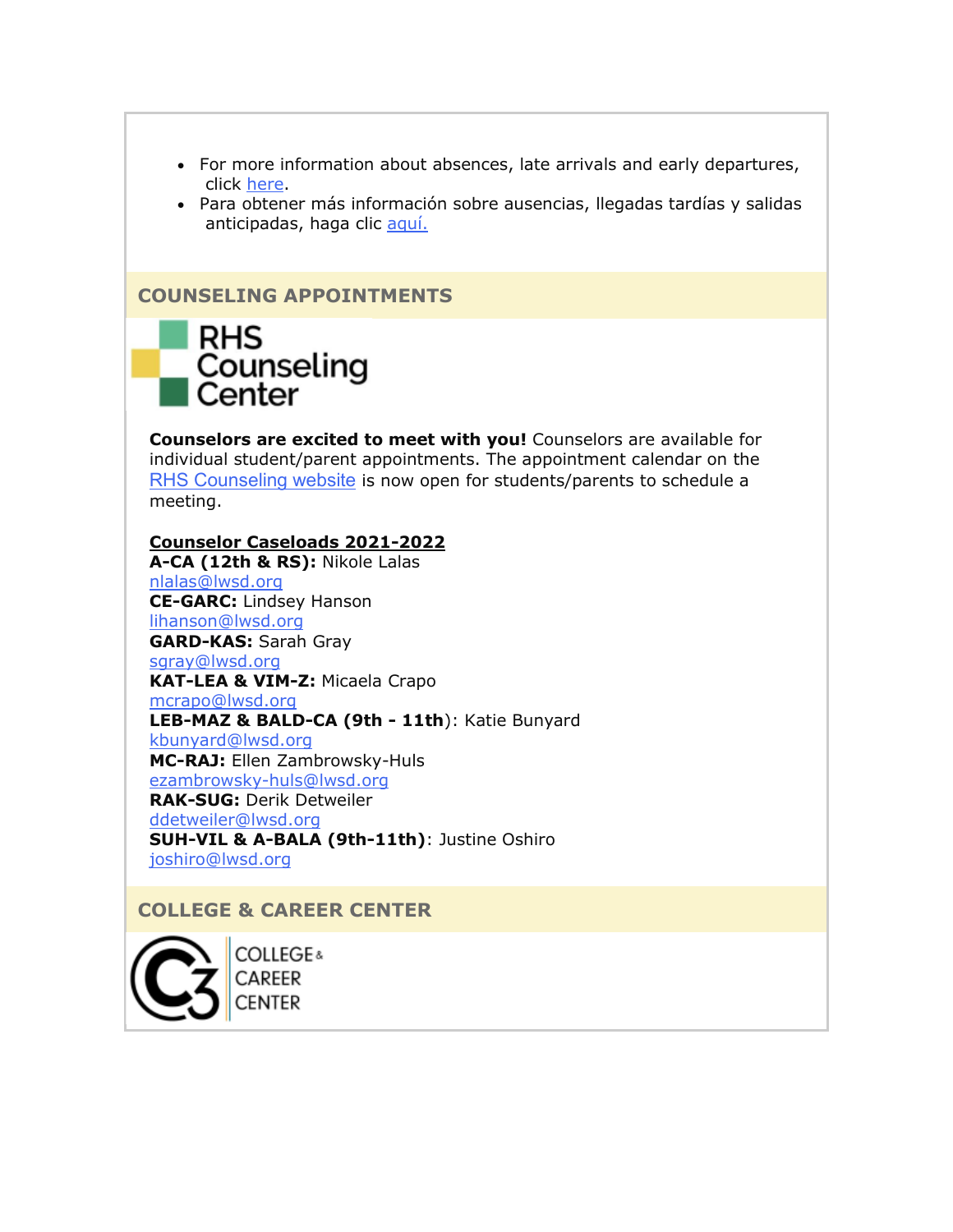

Artist

Click [here](https://nam02.safelinks.protection.outlook.com/?url=http%3A%2F%2Flink.email.dynect.net%2Flink.php%3FDynEngagement%3Dtrue%26H%3De%252BlHqQR4V3t5TbxsLRxYoJGv35GfBKviw7YeOfmjq4SZWfxMG%252BVhK%252Fwt32BceZxw4OAAvaaMhSGcdrreUtfS5u4tPP1AL%252BiEaWL0BNsssoZFwkOgUBHIHg%253D%253D%26G%3D0%26R%3Dhttps%253A%252F%252FHTBPGYZTANA.hatchbuck.com%252FTrackLinkClick%253FID2%253DXCnYwNkp9hmxA03h_KH13-ej5m3jXXfDJs0q_OaudF7aoUE-v96E4qHKV2MzcpKY0%26I%3D20220128235216.00000042aafe%2540smtp-ad2-47-phx%26X%3DMHwxMjY0OTIyOjI0NTM3NDk2OTQ7MXwxMjY0OTIzOjE5MjkyNDA0Mjs%253D%26V%3D3%26S%3DqmF9fVWQjIkdATKbgtIXzXb8d_ERfzBLRcN-xtiu_3w&data=04%7C01%7Cmwood%40lwsd.org%7C952ac8c019f34930a83608d9e2b93778%7C1fd4673fdf9646218638a1d88c4c85d7%7C0%7C0%7C637790107408183946%7CUnknown%7CTWFpbGZsb3d8eyJWIjoiMC4wLjAwMDAiLCJQIjoiV2luMzIiLCJBTiI6Ik1haWwiLCJXVCI6Mn0%3D%7C3000&sdata=9pu%2FsEgjx8qI%2BfhiqDjzQ1dDtWHUe%2FWZTNiYzn1Z4ag%3D&reserved=0) for **Live Wednesday** events and the link to join this LIVE Virtual event to learn more about these exciting professions in the Art field. URGENT! Simons Summer 2022 [Research Program](https://nam02.safelinks.protection.outlook.com/?url=http%3A%2F%2Flink.email.dynect.net%2Flink.php%3FDynEngagement%3Dtrue%26H%3De%252BlHqQR4V3t5TbxsLRxYoJGv35GfBKviw7YeOfmjq4SZWfxMG%252BVhK%252Fwt32BceZxw4OAAvaaMhSGcdrreUtfS5u4tPP1AL%252BiEaWL0BNsssoZFwkOgUBHIHg%253D%253D%26G%3D0%26R%3Dhttps%253A%252F%252FHTBPGYZTANA.hatchbuck.com%252FTrackLinkClick%253FID2%253DhsVefr2_21UpUK-bXHRCIP1_v7sxbycARPxAi_kI8nfVfdy6JK-PKo-zLb-SCoHU0%26I%3D20220128235216.00000042aafe%2540smtp-ad2-47-phx%26X%3DMHwxMjY0OTIyOjI0NTM3NDk2OTQ7MXwxMjY0OTIzOjE5MjkyNDA0Mjs%253D%26V%3D3%26S%3DlOTyrOBJ9HFf161QfuLciPFf2fuoxVobfXnygTBB8kk&data=04%7C01%7Cmwood%40lwsd.org%7C952ac8c019f34930a83608d9e2b93778%7C1fd4673fdf9646218638a1d88c4c85d7%7C0%7C0%7C637790107408183946%7CUnknown%7CTWFpbGZsb3d8eyJWIjoiMC4wLjAwMDAiLCJQIjoiV2luMzIiLCJBTiI6Ik1haWwiLCJXVCI6Mn0%3D%7C3000&sdata=6f%2FM4jc9n4CmQzE4jXm3b7pgf9daM9irsD%2Br1wxCJow%3D&reserved=0) Applications- deadline coming up soon!

This year's application timeline is shortened so action is required right away. Interested and eligible applicants need to email Ms. Wu at [rwu@lwsd.org](mailto:rwu@lwsd.org) with your full name and why you are interested in the Simons SRP by Feb. 2. Two nominees from RHS will be selected and notified by Feb. 9 and applications due Feb. 18.

# **\$CHOLARSHIP\$**

- [Nellie Martin Carman-](https://nam02.safelinks.protection.outlook.com/?url=http%3A%2F%2Flink.email.dynect.net%2Flink.php%3FDynEngagement%3Dtrue%26H%3De%252BlHqQR4V3t5TbxsLRxYoJGv35GfBKviw7YeOfmjq4SZWfxMG%252BVhK%252Fwt32BceZxw4OAAvaaMhSGcdrreUtfS5u4tPP1AL%252BiEaWL0BNsssoZFwkOgUBHIHg%253D%253D%26G%3D0%26R%3Dhttps%253A%252F%252FHTBPGYZTANA.hatchbuck.com%252FTrackLinkClick%253FID2%253DWySIeqT_arV2alwA0TJpw_ZWKb5KgL2h_MnHaLElLzUn9x7gQhJCk8ShZZSxL8gb0%26I%3D20220128235216.00000042aafe%2540smtp-ad2-47-phx%26X%3DMHwxMjY0OTIyOjI0NTM3NDk2OTQ7MXwxMjY0OTIzOjE5MjkyNDA0Mjs%253D%26V%3D3%26S%3DWd9UUG9GVNFb2NDWpRjO37xNEZ9z3v-OSbeaI80JtEo&data=04%7C01%7Cmwood%40lwsd.org%7C952ac8c019f34930a83608d9e2b93778%7C1fd4673fdf9646218638a1d88c4c85d7%7C0%7C0%7C637790107408183946%7CUnknown%7CTWFpbGZsb3d8eyJWIjoiMC4wLjAwMDAiLCJQIjoiV2luMzIiLCJBTiI6Ik1haWwiLCJXVCI6Mn0%3D%7C3000&sdata=I86KBTyxlzYgyCtoSUI65Gf49ibyAV%2FPqDEIHCdn5kE%3D&reserved=0) Interested and eligible applicants need to email Ms. Wu at [rwu@lwsd.org](mailto:rwu@lwsd.org) by Feb. 18th.
- National Scholarships [Horatio Alger Association Students](https://nam02.safelinks.protection.outlook.com/?url=http%3A%2F%2Flink.email.dynect.net%2Flink.php%3FDynEngagement%3Dtrue%26H%3De%252BlHqQR4V3t5TbxsLRxYoJGv35GfBKviw7YeOfmjq4SZWfxMG%252BVhK%252Fwt32BceZxw4OAAvaaMhSGcdrreUtfS5u4tPP1AL%252BiEaWL0BNsssoZFwkOgUBHIHg%253D%253D%26G%3D0%26R%3Dhttps%253A%252F%252FHTBPGYZTANA.hatchbuck.com%252FTrackLinkClick%253FID2%253DeZZHZ1SzxcT7BSa_Yo4LGHWVIKoyJEPzMQLQF4ducNtNg5UgiDtRQyGOB2voa_L50%26I%3D20220128235216.00000042aafe%2540smtp-ad2-47-phx%26X%3DMHwxMjY0OTIyOjI0NTM3NDk2OTQ7MXwxMjY0OTIzOjE5MjkyNDA0Mjs%253D%26V%3D3%26S%3DBJo85h5_vzPxRQxKXOl-c9ul-Q5rm16nrrKVsZvTFLE&data=04%7C01%7Cmwood%40lwsd.org%7C952ac8c019f34930a83608d9e2b93778%7C1fd4673fdf9646218638a1d88c4c85d7%7C0%7C0%7C637790107408183946%7CUnknown%7CTWFpbGZsb3d8eyJWIjoiMC4wLjAwMDAiLCJQIjoiV2luMzIiLCJBTiI6Ik1haWwiLCJXVCI6Mn0%3D%7C3000&sdata=Rs99l0X1I9oiG1xpl4hvPS%2BwHZc572GLk2I%2BfE5J38Y%3D&reserved=0)
- [Blacks at Microsoft Scholarship -](https://nam02.safelinks.protection.outlook.com/?url=http%3A%2F%2Flink.email.dynect.net%2Flink.php%3FDynEngagement%3Dtrue%26H%3De%252BlHqQR4V3t5TbxsLRxYoJGv35GfBKviw7YeOfmjq4SZWfxMG%252BVhK%252Fwt32BceZxw4OAAvaaMhSGcdrreUtfS5u4tPP1AL%252BiEaWL0BNsssoZFwkOgUBHIHg%253D%253D%26G%3D0%26R%3Dhttps%253A%252F%252FHTBPGYZTANA.hatchbuck.com%252FTrackLinkClick%253FID2%253DEzkK4T2kVRxEdY4eVazcF7WqLVQDBBYAqcvvA2FfweZJ4vuC4-a54Cgtwp8cxswV0%26I%3D20220128235216.00000042aafe%2540smtp-ad2-47-phx%26X%3DMHwxMjY0OTIyOjI0NTM3NDk2OTQ7MXwxMjY0OTIzOjE5MjkyNDA0Mjs%253D%26V%3D3%26S%3DokvgJxaJztB39k7Im7JSoiaao1Nh5RtGn3kWloJIPF4&data=04%7C01%7Cmwood%40lwsd.org%7C952ac8c019f34930a83608d9e2b93778%7C1fd4673fdf9646218638a1d88c4c85d7%7C0%7C0%7C637790107408183946%7CUnknown%7CTWFpbGZsb3d8eyJWIjoiMC4wLjAwMDAiLCJQIjoiV2luMzIiLCJBTiI6Ik1haWwiLCJXVCI6Mn0%3D%7C3000&sdata=c35%2Foh42YIrLi81SDl5fKr0NE9T%2FZBXaVduqlEIuhWg%3D&reserved=0) Seattle Foundation
- [College Bound | WSAC](https://nam02.safelinks.protection.outlook.com/?url=http%3A%2F%2Flink.email.dynect.net%2Flink.php%3FDynEngagement%3Dtrue%26H%3De%252BlHqQR4V3t5TbxsLRxYoJGv35GfBKviw7YeOfmjq4SZWfxMG%252BVhK%252Fwt32BceZxw4OAAvaaMhSGcdrreUtfS5u4tPP1AL%252BiEaWL0BNsssoZFwkOgUBHIHg%253D%253D%26G%3D0%26R%3Dhttps%253A%252F%252FHTBPGYZTANA.hatchbuck.com%252FTrackLinkClick%253FID2%253Dw9OlDzkrZKueXj0IroQJoXEQox7-hfz_0OvheOD7j5Y1VYmPTGxNLKk3No_AT1oX0%26I%3D20220128235216.00000042aafe%2540smtp-ad2-47-phx%26X%3DMHwxMjY0OTIyOjI0NTM3NDk2OTQ7MXwxMjY0OTIzOjE5MjkyNDA0Mjs%253D%26V%3D3%26S%3DuawFkHP_RUZ3BRwelixAufSlfWUwV2t-iMUdoQVont8&data=04%7C01%7Cmwood%40lwsd.org%7C952ac8c019f34930a83608d9e2b93778%7C1fd4673fdf9646218638a1d88c4c85d7%7C0%7C0%7C637790107408183946%7CUnknown%7CTWFpbGZsb3d8eyJWIjoiMC4wLjAwMDAiLCJQIjoiV2luMzIiLCJBTiI6Ik1haWwiLCJXVCI6Mn0%3D%7C3000&sdata=YNY4eq0ppKdYoqkD6LaAV1bYUggTdHqxpHajG6p6TKs%3D&reserved=0)
- [Scholarship Program -](https://nam02.safelinks.protection.outlook.com/?url=http%3A%2F%2Flink.email.dynect.net%2Flink.php%3FDynEngagement%3Dtrue%26H%3De%252BlHqQR4V3t5TbxsLRxYoJGv35GfBKviw7YeOfmjq4SZWfxMG%252BVhK%252Fwt32BceZxw4OAAvaaMhSGcdrreUtfS5u4tPP1AL%252BiEaWL0BNsssoZFwkOgUBHIHg%253D%253D%26G%3D0%26R%3Dhttps%253A%252F%252FHTBPGYZTANA.hatchbuck.com%252FTrackLinkClick%253FID2%253DYMSwFdIfUeRCuF0O5U80RwRXY9R6GjloZxT30BCQHk8Y-79YiIStB_5FvPty8YtH0%26I%3D20220128235216.00000042aafe%2540smtp-ad2-47-phx%26X%3DMHwxMjY0OTIyOjI0NTM3NDk2OTQ7MXwxMjY0OTIzOjE5MjkyNDA0Mjs%253D%26V%3D3%26S%3DfAKc5ZAbql1S8uW9Hd8c4O-PnXOIextWD91vnZCm3OQ&data=04%7C01%7Cmwood%40lwsd.org%7C952ac8c019f34930a83608d9e2b93778%7C1fd4673fdf9646218638a1d88c4c85d7%7C0%7C0%7C637790107408183946%7CUnknown%7CTWFpbGZsb3d8eyJWIjoiMC4wLjAwMDAiLCJQIjoiV2luMzIiLCJBTiI6Ik1haWwiLCJXVCI6Mn0%3D%7C3000&sdata=ZOWbV8dtH46aCVRNDE9s2MBkwbNe9xyftV%2F81uKdWRk%3D&reserved=0) WSPTA
- [Current Scholarship Opportunities| Seattle Foundation](https://nam02.safelinks.protection.outlook.com/?url=http%3A%2F%2Flink.email.dynect.net%2Flink.php%3FDynEngagement%3Dtrue%26H%3De%252BlHqQR4V3t5TbxsLRxYoJGv35GfBKviw7YeOfmjq4SZWfxMG%252BVhK%252Fwt32BceZxw4OAAvaaMhSGcdrreUtfS5u4tPP1AL%252BiEaWL0BNsssoZFwkOgUBHIHg%253D%253D%26G%3D0%26R%3Dhttps%253A%252F%252FHTBPGYZTANA.hatchbuck.com%252FTrackLinkClick%253FID2%253D4UStHA5lWYi5T9yfgA7Wdkkipn7SbIVIe0mBqb_0ciIpp8kU78PVfYTaJYoA3tnI0%26I%3D20220128235216.00000042aafe%2540smtp-ad2-47-phx%26X%3DMHwxMjY0OTIyOjI0NTM3NDk2OTQ7MXwxMjY0OTIzOjE5MjkyNDA0Mjs%253D%26V%3D3%26S%3DrtWqNxciEIj3W59iJsVP_EkTJt9sBPpJJafB7bKnRW0&data=04%7C01%7Cmwood%40lwsd.org%7C952ac8c019f34930a83608d9e2b93778%7C1fd4673fdf9646218638a1d88c4c85d7%7C0%7C0%7C637790107408183946%7CUnknown%7CTWFpbGZsb3d8eyJWIjoiMC4wLjAwMDAiLCJQIjoiV2luMzIiLCJBTiI6Ik1haWwiLCJXVCI6Mn0%3D%7C3000&sdata=8nRyo1%2BtJH%2BvcWDAttmOONXDe%2Brze7ZPXHCkYfQIQOk%3D&reserved=0)
- [About the P.E.O. STAR Scholarship \(STAR\) | P.E.O. International](https://nam02.safelinks.protection.outlook.com/?url=http%3A%2F%2Flink.email.dynect.net%2Flink.php%3FDynEngagement%3Dtrue%26H%3De%252BlHqQR4V3t5TbxsLRxYoJGv35GfBKviw7YeOfmjq4SZWfxMG%252BVhK%252Fwt32BceZxw4OAAvaaMhSGcdrreUtfS5u4tPP1AL%252BiEaWL0BNsssoZFwkOgUBHIHg%253D%253D%26G%3D0%26R%3Dhttps%253A%252F%252FHTBPGYZTANA.hatchbuck.com%252FTrackLinkClick%253FID2%253DckzM2rhnlIaqv51B-kCRTWe98NOLd88zfcKaFuvZszG28NHCihgLCjvYvpffp5rc0%26I%3D20220128235216.00000042aafe%2540smtp-ad2-47-phx%26X%3DMHwxMjY0OTIyOjI0NTM3NDk2OTQ7MXwxMjY0OTIzOjE5MjkyNDA0Mjs%253D%26V%3D3%26S%3DcFVjV9w1mCOTWKLU7gh6w-UD9h1fRxSZ1zBFpUpW3mI&data=04%7C01%7Cmwood%40lwsd.org%7C952ac8c019f34930a83608d9e2b93778%7C1fd4673fdf9646218638a1d88c4c85d7%7C0%7C0%7C637790107408183946%7CUnknown%7CTWFpbGZsb3d8eyJWIjoiMC4wLjAwMDAiLCJQIjoiV2luMzIiLCJBTiI6Ik1haWwiLCJXVCI6Mn0%3D%7C3000&sdata=k%2BnMw941L%2F%2Br5s9ulN%2B6g%2BTZCTdKpllm23cg2q%2BxoOI%3D&reserved=0)
- [Garrett J. Goodchild Achievement Award](https://nam02.safelinks.protection.outlook.com/?url=http%3A%2F%2Flink.email.dynect.net%2Flink.php%3FDynEngagement%3Dtrue%26H%3De%252BlHqQR4V3t5TbxsLRxYoJGv35GfBKviw7YeOfmjq4SZWfxMG%252BVhK%252Fwt32BceZxw4OAAvaaMhSGcdrreUtfS5u4tPP1AL%252BiEaWL0BNsssoZFwkOgUBHIHg%253D%253D%26G%3D0%26R%3Dhttps%253A%252F%252FHTBPGYZTANA.hatchbuck.com%252FTrackLinkClick%253FID2%253DaJIia_VdnbRwrBq8i6rDEQJBqDB31W8H3uFJZjsKPZL0UaF81UxQyBY8Vk1KMTGi0%26I%3D20220128235216.00000042aafe%2540smtp-ad2-47-phx%26X%3DMHwxMjY0OTIyOjI0NTM3NDk2OTQ7MXwxMjY0OTIzOjE5MjkyNDA0Mjs%253D%26V%3D3%26S%3D5b2qnlfIeJnpXoslg7fWvTMXnSZyqdIoADHkotrJAOk&data=04%7C01%7Cmwood%40lwsd.org%7C952ac8c019f34930a83608d9e2b93778%7C1fd4673fdf9646218638a1d88c4c85d7%7C0%7C0%7C637790107408183946%7CUnknown%7CTWFpbGZsb3d8eyJWIjoiMC4wLjAwMDAiLCJQIjoiV2luMzIiLCJBTiI6Ik1haWwiLCJXVCI6Mn0%3D%7C3000&sdata=EsZKF2BgaF8tj%2B3q6hqkujofGe0RZdqARO%2BUUgj9R8g%3D&reserved=0)

\*You can also check out the Scholarship Bulletin Board outside the College and Career Center, in TEAMS and on Xello.

# **JOBS**